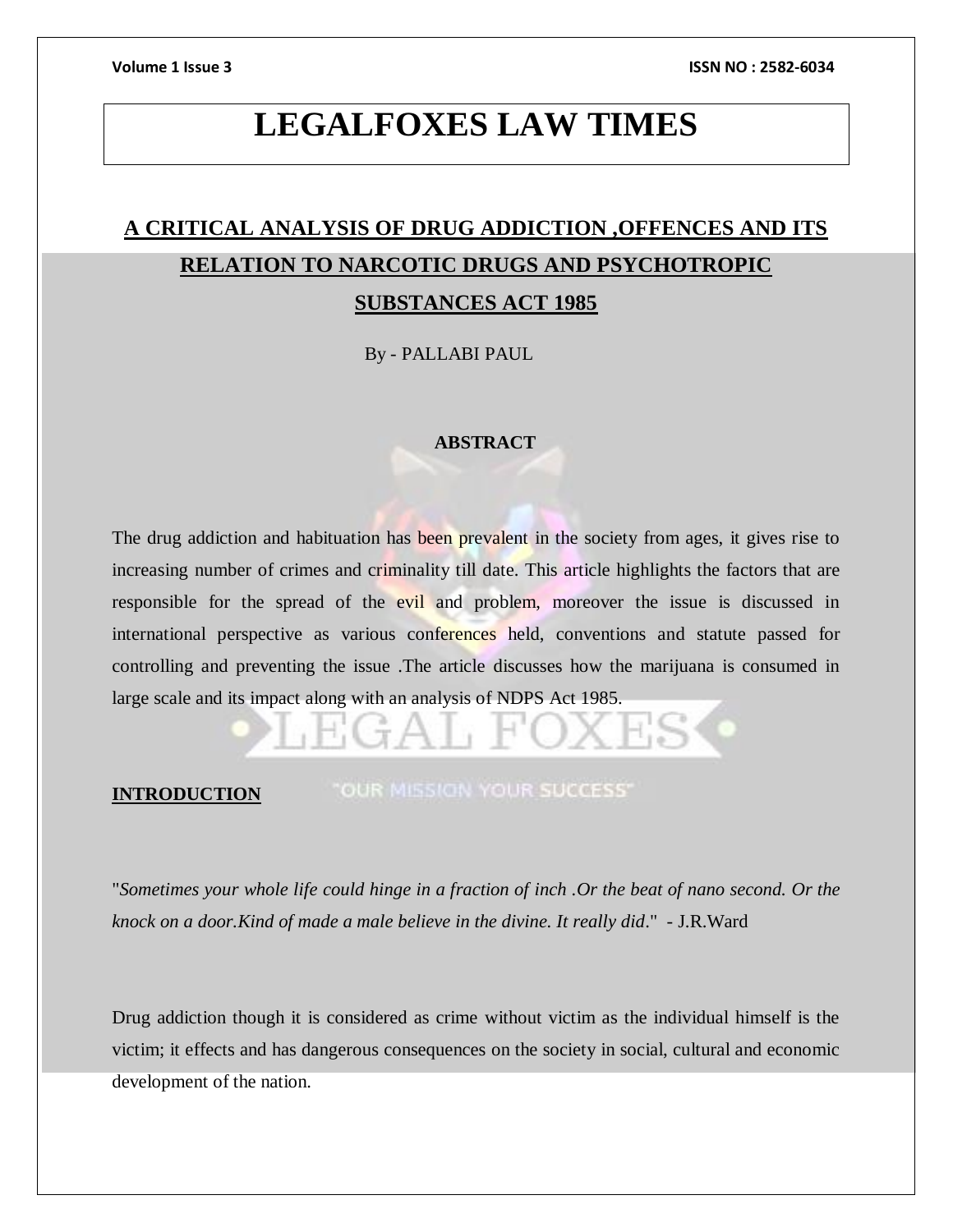Drug and narcotic addiction has become one of the most common problems in many nations. The narcotic addicts are frequently involved in criminal behaviour and consequently many of them commit thousands of offences .Based on prison statistics it is found that in the current days ,there are more numbers of drugs-criminal episodes which explains there exists the relation between drug addiction and various aggressive acts leading to commit crime.(1)

### **VARIOUS REASONS BEHIND THE INCREASING NUMBER OF DRUG ADDICTS**

- 1) One of the factors responsible for the increasing number of drug addiction of teens are due to the curiosity, the teens many times start using the substances due to the engagement of themselves in the peer pressure or in other word, they become prey to the wrong groups and use these for the purpose of fun .They initially take these on the experimental basis.
- 2) But later on the frequency of consuming the narcotics increases day by day which leads to addiction. The substance abuse disorders are commonly found in the school going children.
- 3) The growth and advancement in pharmaceutical and medical sciences have given a huge scope and areas for the production of a variety of toxic synthetic substances and this development has contributed substantially to drug abuse and addiction of it.
- 4) Another reason is now a days, with the increase of work of both spouses they can't take proper care or to give proper guidance to their children and from the beginning the children grows and is taken care by the care taker in case of neutral family .With the disintegration of joint family system; the children can't get proper guidance which are also contributory factors to encourage this vice.
- 5) Sometimes people used to take drugs in order to get relief from severe painful diseases, however there are many addicts whose neurological heritage is such that they find it difficult to live in absence of narcotic drugs which makes them addicted to the narcotic drugs.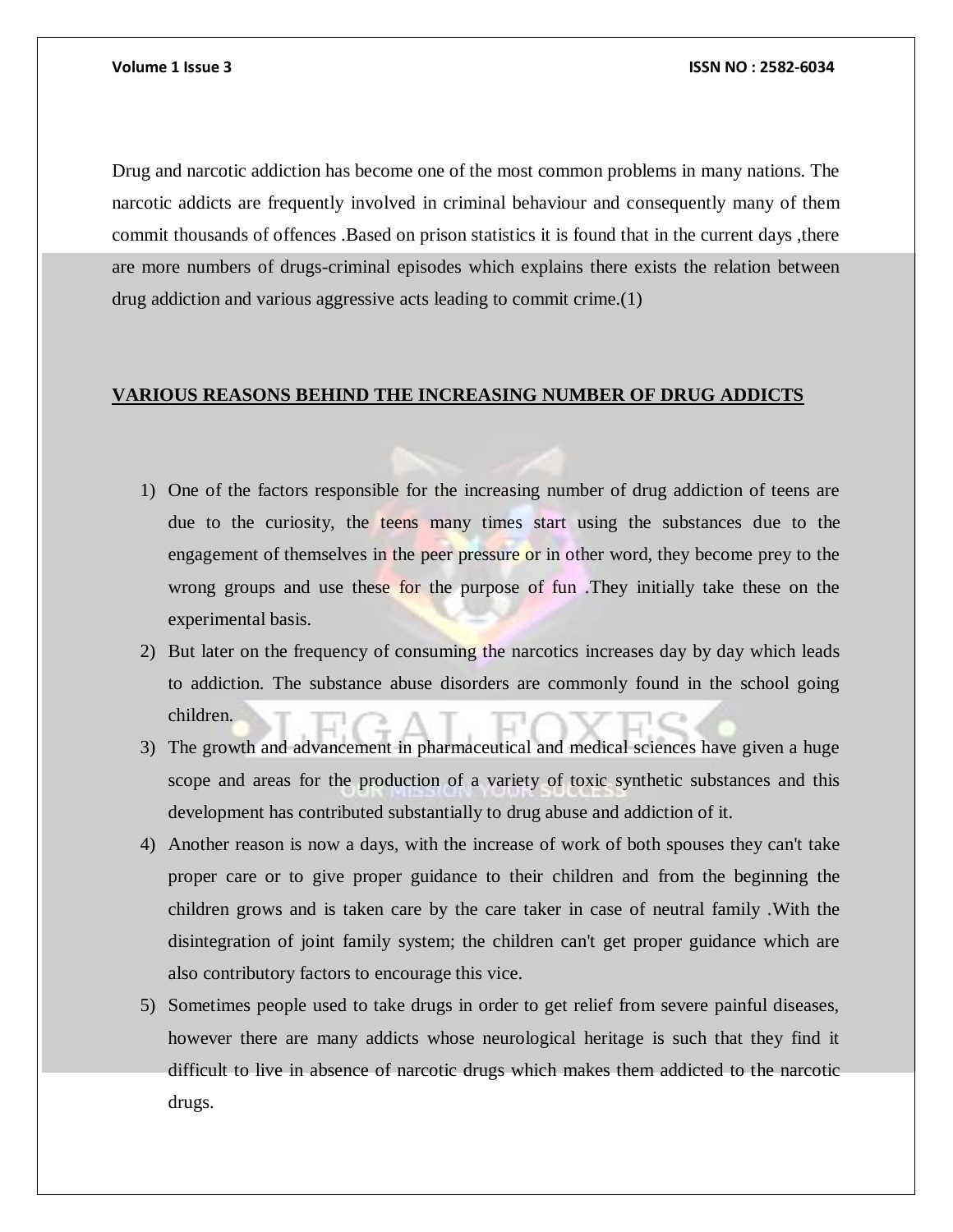- 6) There is requirement of communication between parents and their children by which helps the parents to under the child psychology and ultimately they can give guidance to avoid the use of drugs such as opium, ganja, charas, gutka etc. and provides them added strength and vigour to withstand hard labour.
- 7) Frustration due to various reasons is like failures, sorrows and miseries of life divert the people's mind to take narcotic drugs and at last they become addicted to these drugs.
- 8) Social disorganization is another factor for the menace of drug abuse or misuse. After consuming the drugs once they want to remain in the world of imagination and avoid facing the reality.

The National Committee on Drug Addiction was set up by the Government of India in 1976 to enquire into the extent of addiction to drugs in the country, to determine motivation for drug addiction and to identify types of drugs that are misused and suggest steps to prevent the misuse. The Committee has reported that establishment of a National Advisory Board on Drug Control. It outlined the need for cooperation of Police, Excise and Drug Control departments to curb this Menace and the necessity for creating awareness in 1985 under the Act.(2)

# **INTERNATIONAL PERSPECTIVE OF THE PROBLEM**

A thirteen nation international conference on narcotic drugs was held in China in 1909, later in 1912 International Opinium Convention called 'the Hague Convention on Narcotics' was held where large number of members attended. Then many other conventions and declarations were made in order to combat the drug trafficking.

Another convention was 'the Single Convention on Narcotic Drugs, 1961' (SCND) which attempted to consolidate the international drugs control machinery. The Convention codified all the existing multi- national treaties and merged the Permanent Central Board and Drugs Supervisory Board into a single International Narcotics Control Board (INCB).Apart from that as per Article 38 proviso (1) of Single Convention on Narcotic Drugs Act, 1961; the provision of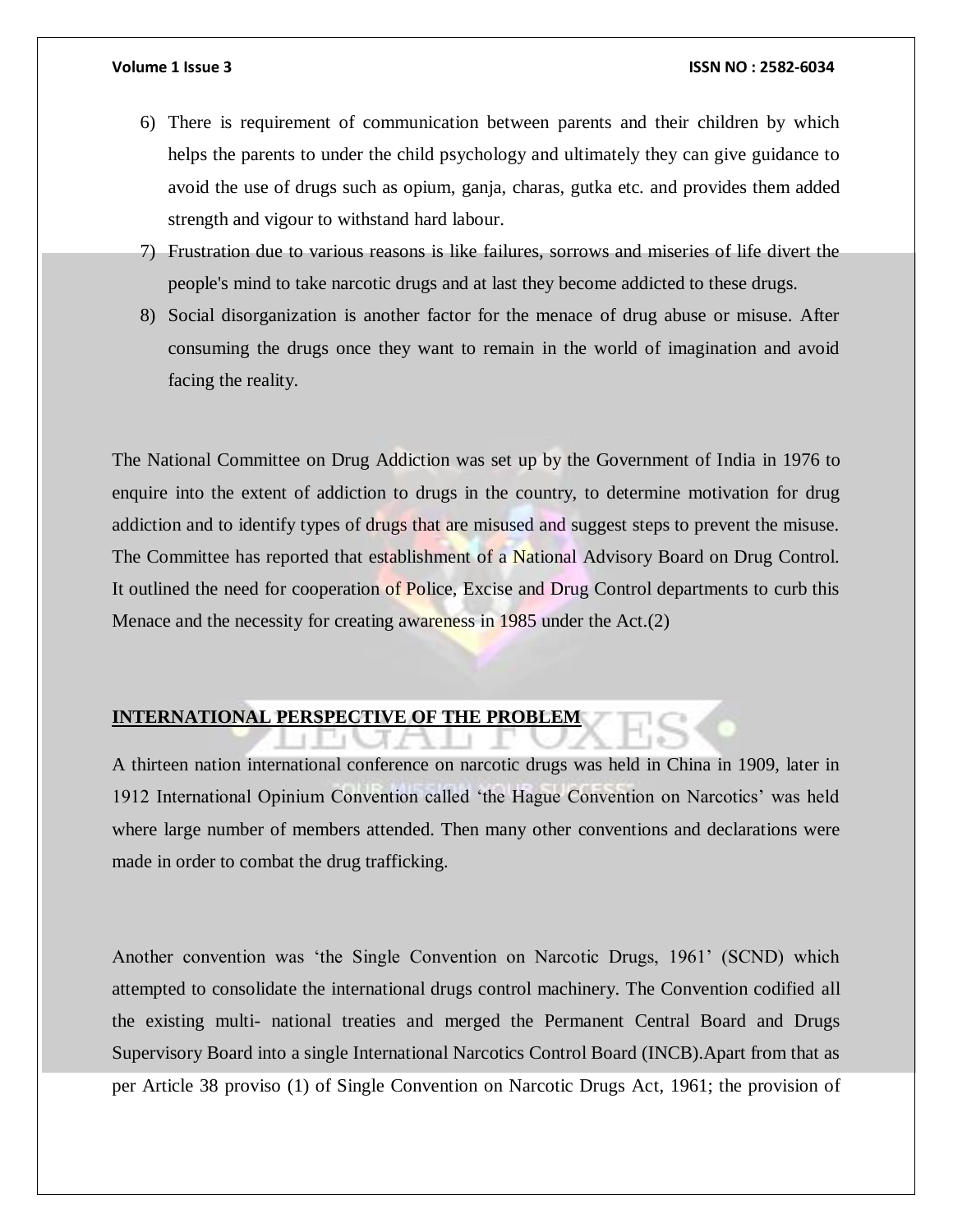medical treatment and rehabilitation of drug addicts that should be widely expanded has been introduced.

The Protocol of 1972 which came into force on 8th August 1975 made changes in SCND Act where it focused on the requirements for treatment and rehabilitation of drug abusers instead of incarceration in prison. The International Narcotics Control Board was given the responsibility regarding maintaining the balance between supply of narcotic and demand of it.

'Convention on Psychotropic Substances' was signed in 1971 and enforced in 1976 where it emphasizes under Article 20(1) the urgency for reducing of abuse of psychotropic substances and early identification , treatment, education, after care, rehabilitation and social reintegration of the persons involved. Then in 1981,The UN General Assembly formed a five years action programme under 'International Drug Abuse Control Strategy', which also focused on taking measures to prevent drug trafficking and to provide treatment to the addicts.

A conference on International Level regarding the Drug Control was held in Vienna from 17th to 26th June 1987(3). In 1997 another international conference on 'Global Drugs Law' was conducted by the Indian Law Institute, Delhi in collaboration with the United Nations International Drug Control Programme (UNDCP) and the International Law Association (India Regional Branch) which stated its faith in human dignity as well as the legitimate aspirations of humankind. The conference reiterated and tried to give a solution to issues such as:

1) To minimise the supply of drugs to affluent nations

2) To make a broad system in order to collect, evaluate as well as to transmit relevant data for study regarding drugs.

3) To organize an educational programme for creating awareness in people regarding drug abuse and to prepare training and educational materials so that it can help drug addicts in vocational and self-employment opportunities.

4) To ensure an effective enforcement of a system of the international control of drug by regulating the production ,manufacture , use, demand and supply of drugs for illegal use.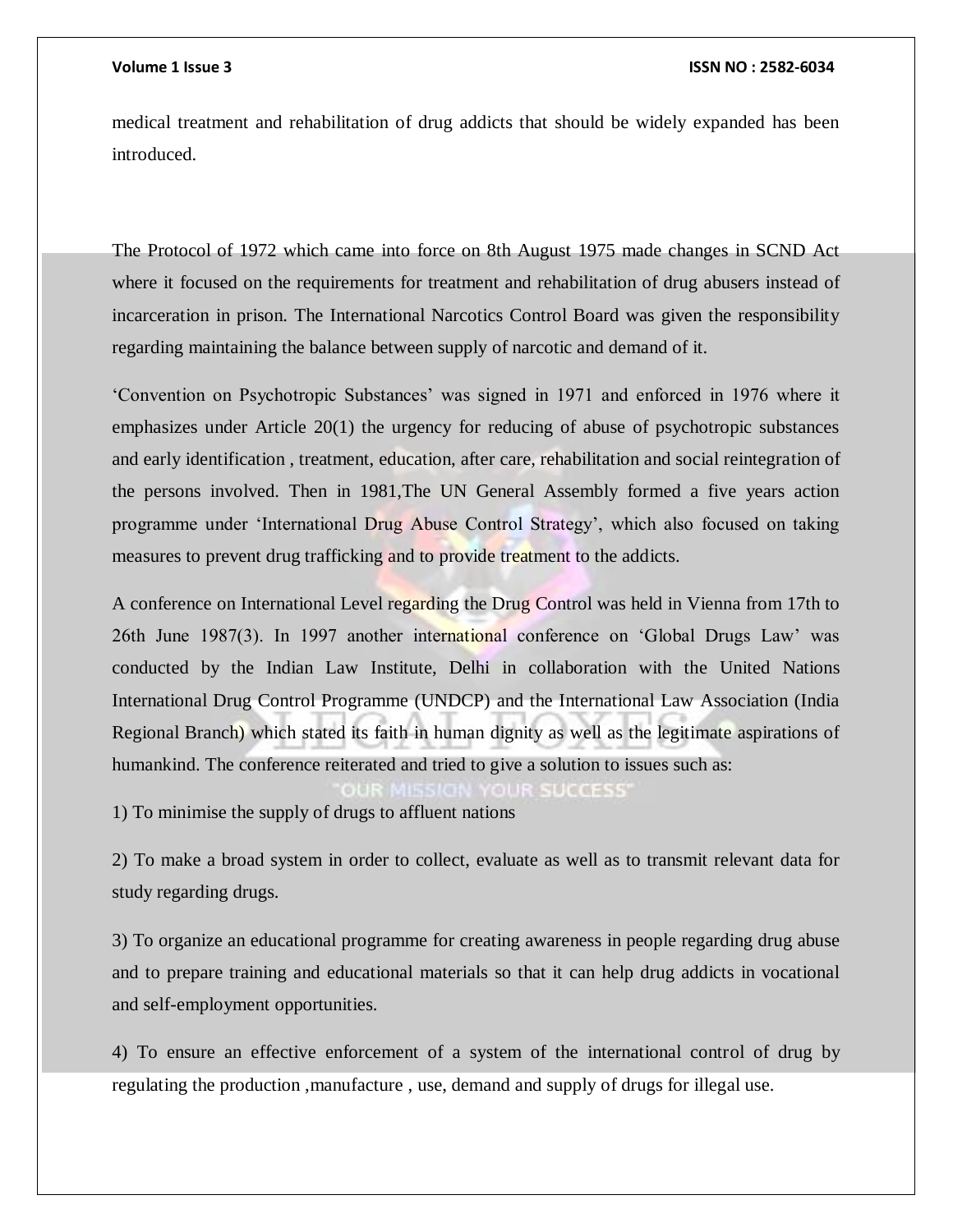5) to form a special task force of committed honest personnel having the sanction of relevant government agency to infiltrate the network of drug trade operators and bring them to justice.(4)

## **VARIOUS CLASSIFICATION OF DRUGS**

International Convention on Drugs has classified drugs into two categories that are - (A) Narcotic Drugs (B) Psychotropic Substances

- (A)Narcotic drugs -The narcotic drugs includes the following -
- (a) Opium and its derivatives like brown sugar, heroin and codeine.
- (b) Cocolef, cocaine
- (c) Cannabis, cannabis resin, extracts and tinctures.
- (d) Methadene, pethidine, hebaine.
- (e) Psychotropic Substances include Valium, diazepam, tidijestic, morphine etc.

The substances those which are used as intoxicants, sedatives or stimulants generally consumed in the form of –

# **"OUR MISSION YOUR SUCCESS"**

**Tobacco** in the form of cigerrates, bidi, gutka etc.

**Cannabis** such as ink eraser fluid, glue, petrol.

**Opioid** such as opium, heroin, pharmaceutical opioids.

**Sedatives** such as Alprazolam, Diazepam.

Based on the medical research it is found that heroin, alcohols and catch cocaine are most harmful drugs (5).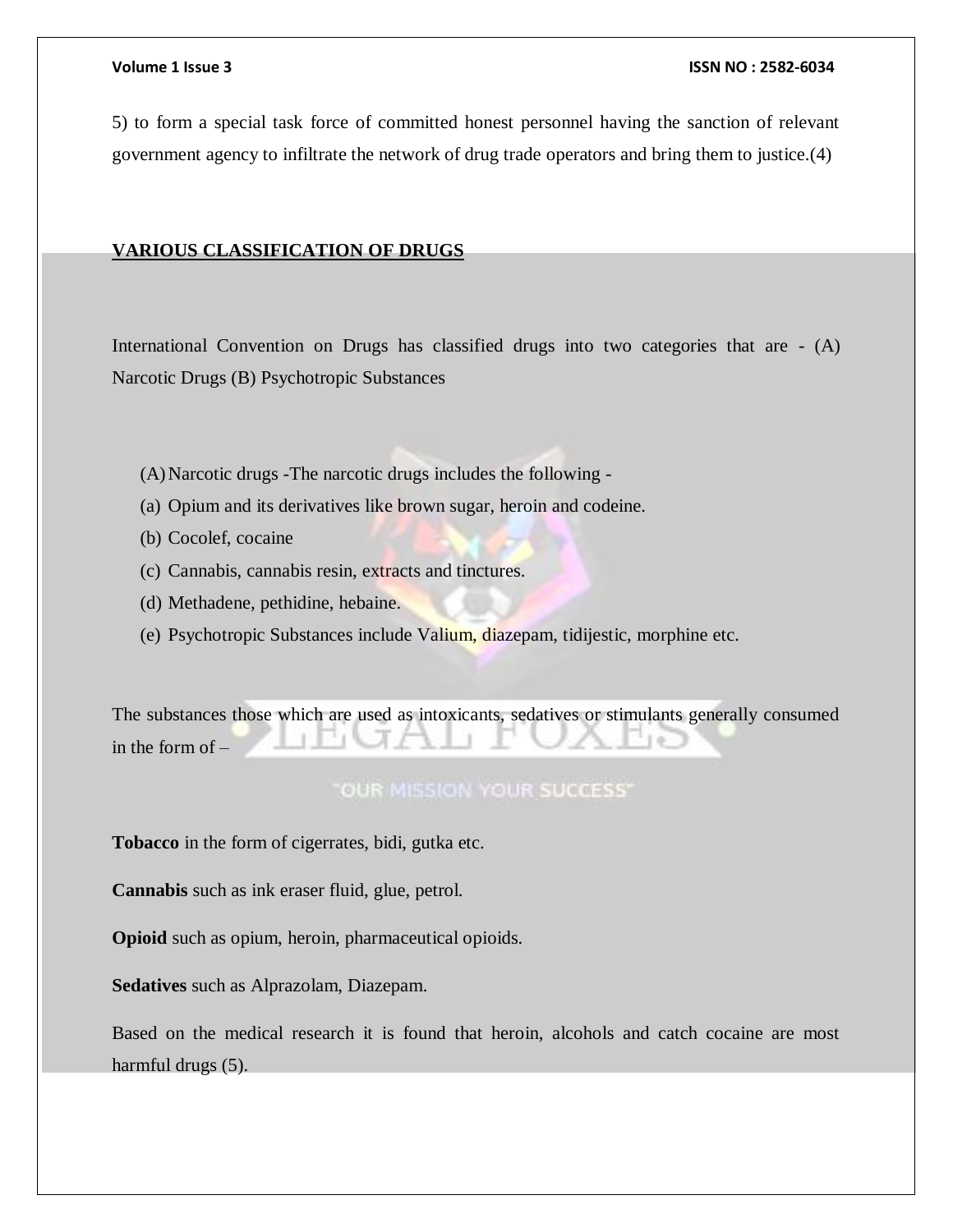# **MARIJUANA USE AT HISTORIC HIGHS AMONG COLLEGE STUDENTS**

India is a signatory to the 'International Convention on Narcotics Drugs, 1961' where the marijuana is banned in India and it can be used only in medical and research purposes. Later on; the use of it was completely banned due to subsequent passing of NDPS Act 1985.Though it is legalised in many countries as it considered to be less harmful than alcohol and tobacco(6); it is not legalised in India till date.

Based on the Monitoring the Future (MTF) survey data; it is found that the large number of college students of the age group of 19 to 22 are taking marijuana in the earlier few years, including vaping with marijuana. The survey is funded by the National Institute on Drug Abuse, part of the National Institutes of Health, and conducted by scientists at the University of Michigan's Institute for Social Research.

Marijuana Use: Moreover the survey has showed that college students and their non-college peers are using almost same type and amount of marijuana that is about 43%, representing an approximate 7% five-year increase for college students with rates for both groups at historic highs over the past 35 years. But the non-college peers are more involved in taking and using marijuana, one in nine non-college peers reporting almost regularly as compared to about one in 17 college students.

Marijuana Vaping: The vaping of marijuana among college students has increased in large number that is between 2017 and 2018, to 10.9% from 5.2%. (7)Nicotine Vaping: Among college students, past month nicotine vaping more than doubled from 2017 to 2018, to 15.5%, from 6.1% one of the largest proportional increases for any substance since the MTF survey began more than 40 years ago. Nicotine vaping among college students now appears to be more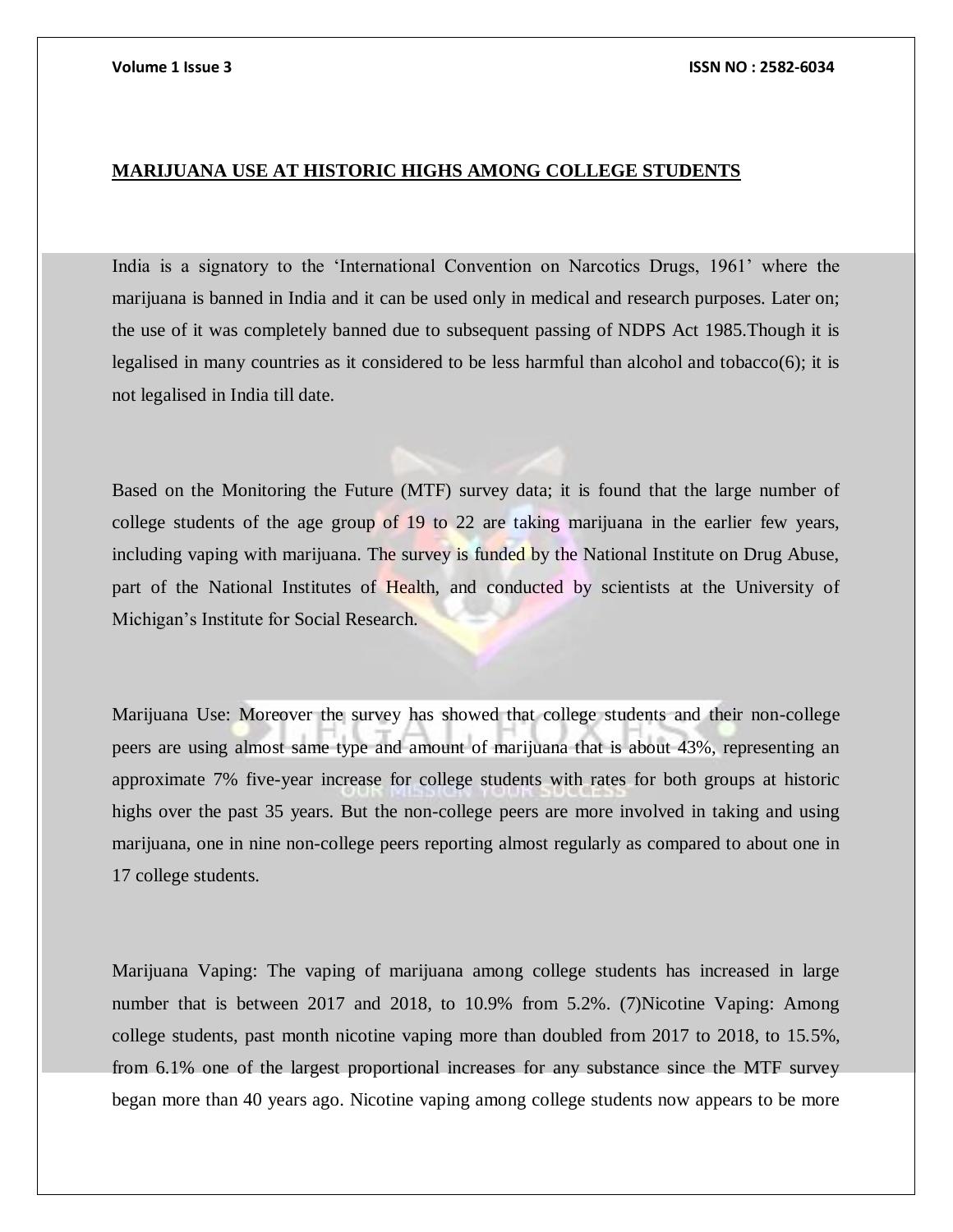popular than the rate reported by the non-college group (12.5%). The use of the coverages is more among the non-college peers than the college students.

Based on the survey following were also mentioned -

Opioids - the non-medical use of prescription opioids is decreasing day by day. In 2013, the use of opioid among the college students were about 5.4% which has declined in 2018 to 2.7 and in case of non-college peers too, in 2013 the use of it was 9.6% which has lowered down to 3.2% in 2013.

Adderall: There is an interesting gender differences as both men and women both the college and non-college respondents have huge difference in the non-medical use of Adderall. In case of college students ,the misuse rates were 14.6% among college men and 8.8% .but the rates were higher, however, in case of non-college women than in non-college men as the non-college women comes out of about 10.1% and non-college men are about 5.3% (8).

Cocaine: While in case of college students; the use of cocaine has deliberately increased to 5.2% in 2018 from 2.7% in 2013 and is increasing year by year based on the survey reports.

Alcohol: Consumption of alcohol like binge drinking is getting lower in both college and noncollege adults, dipping below 30% for the first time in 2018 for college students at just above 28%, and sits at about 25% for non-college adults.

In 2018, survey also marked the first use of web-based surveys among college-age and other adults. Half of the sample of adults randomly received the traditional mail surveys and the other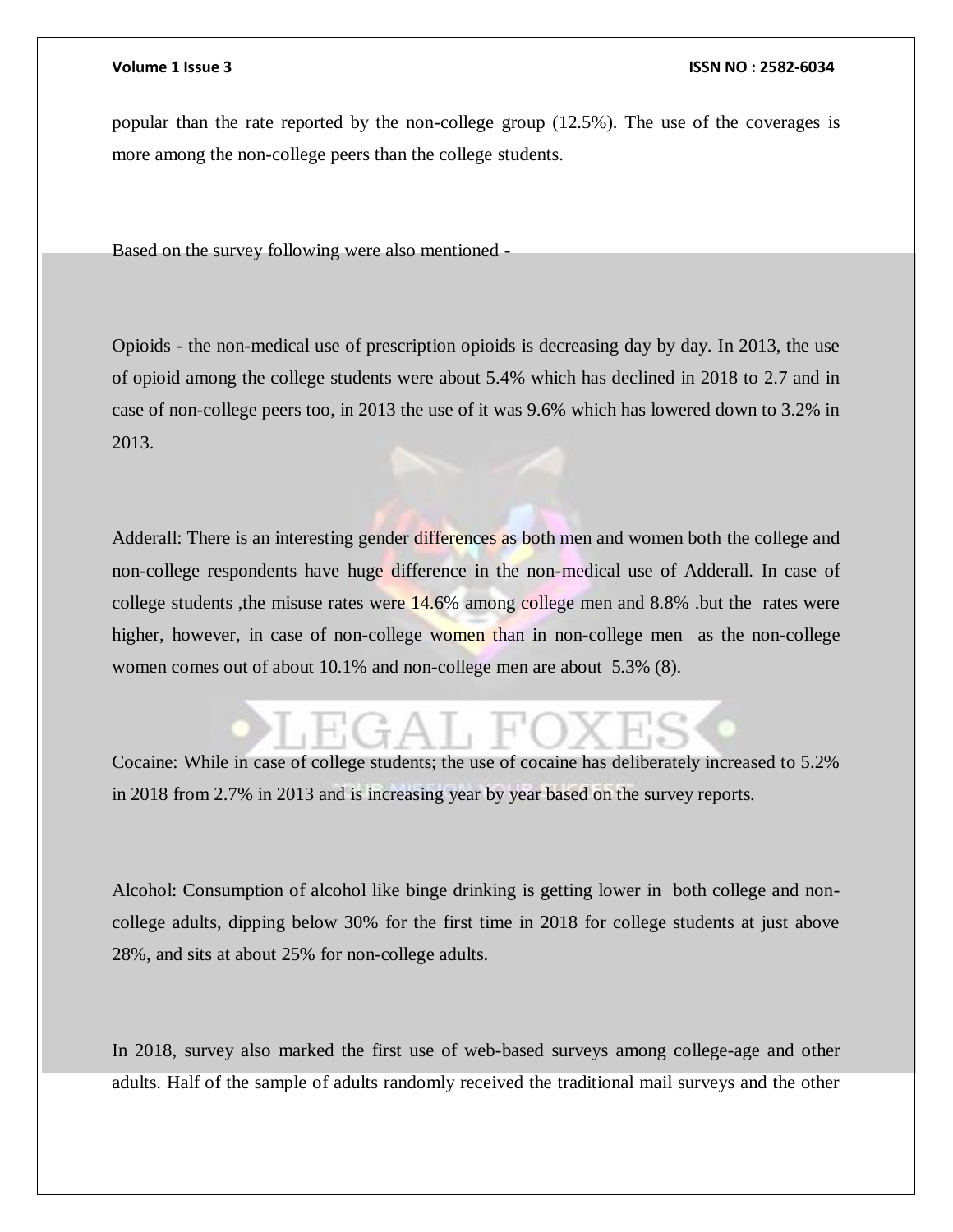half received the option to take the survey online. By randomly assigning respondents to either paper- or web-based surveys, scientists can detect the extent to which the survey mode made a difference in the estimates of historical and developmental trends (8).

# **NIDA DIRECTOR OUTLINES POTENTIAL RISK TO PEOPLE WHO SMOKE AND USE DRUGS DURING COVID-19 PANDEMIC**

Dr. Nora D.Volkow, director of the National Institute on Drug Abuse (NIDA), which is a part of the National Institutes of Health outlined in the Annual of internal medicine that how dangerous it will be in the present pandemic for addicts due to drug overdose as it can lead to death of the individual during the growing COVID - 19.Dr. Volkow told that 'in case of serious health risks of COVID-19 it poses challenges and more suffering to the people those who consume drugs or smoke, and are struggling with substance use disorders (SUD), or are in recovery from addiction.'

The Ideas and Opinions piece raises several important concerns regarding COVID-19 for specific vulnerable populations, including:

# **"OUR MISSION YOUR SUCCESS"**

Chances are more that those patients of lungs disorder of functioning may be a prey to COVID-19. Specifically, people who used to smoke or vape, or use opioids or methamphetamine may suffer from corona virus. In addition, chronic opioid use already increases the risk of slowed breathing due to hypoxemia, which can lead to cardiac and pulmonary complications that may result in overdose and death. As with the rise of COVID - 19 pandemic the need of more consciousness regarding the health is required so as to remain safe from the viruses as it is more critical for higher risk groups, including people who smoke, vape, or use opioids or methamphetamine. He told to the clinicians to be alert regarding the chances of increased risks for adverse COVID-19 outcomes in these patients.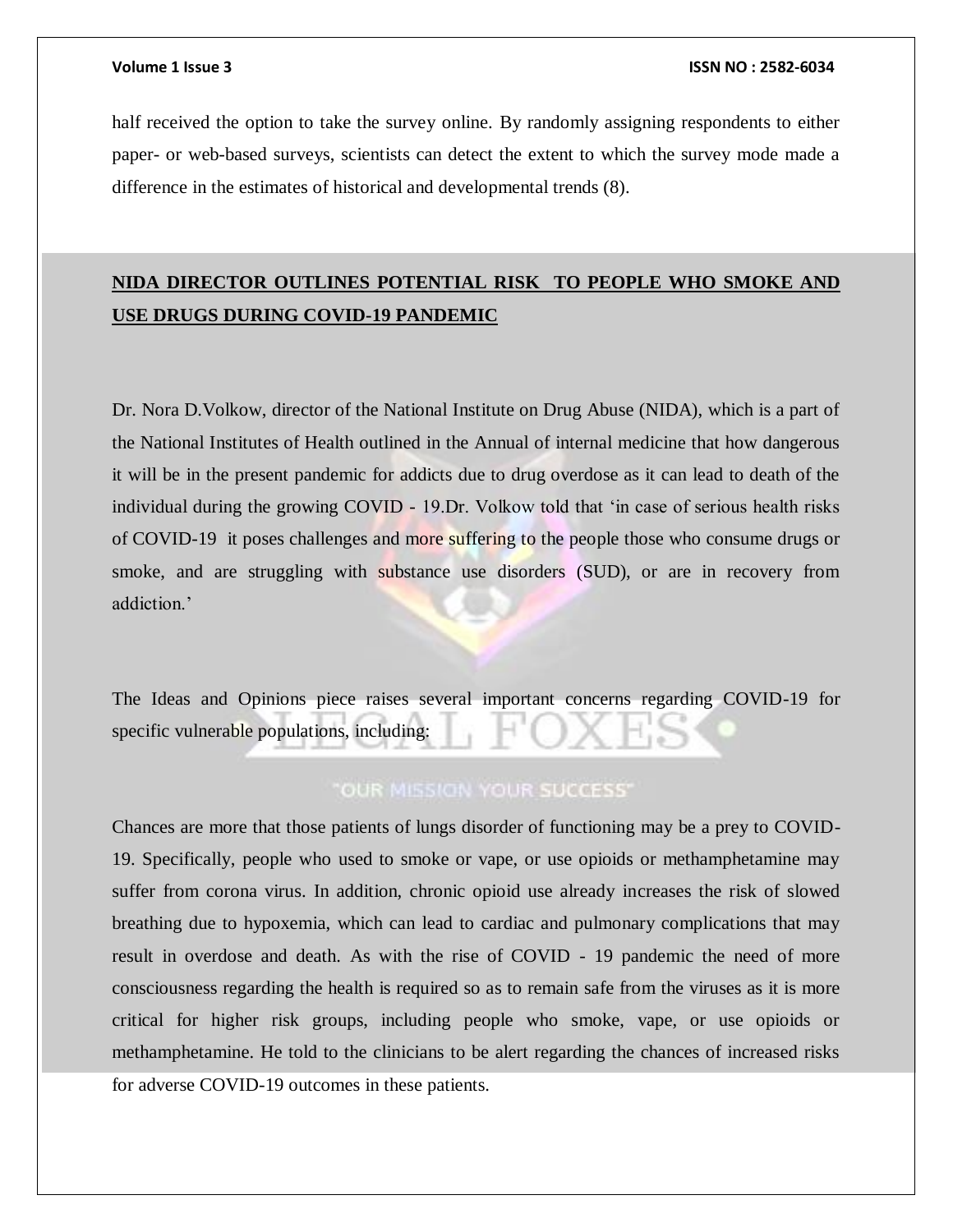Apart from that, those who are recovering from narcotic drug addiction may face new challenges. Physical distancing measures, while critical to COVID-19 mitigation, eliminate the important element of social support needed for addiction recovery. Perhaps, people with opioid use disorder may face obstacles while obtaining medications (i.e., buprenorphine or methadone) or obtaining services from syringe services programs.

Social distancing will also slowly reduce the chances of infection, administration of naloxone to reverse overdose may be less likely, potentially resulting in more fatalities.

Dr. Volkow lauds efforts by the public health community to reduce new challenges for people in recovery, including the deployment of virtual support meetings for those with internet access and the possibility of take-home medications for some people in addiction treatment. Above all, Dr. Volkow highlighted that, like other vulnerable people in the United States, people with SUD should be given attention during this crisis (10).

# **NDPS ACT( NARCOTIC DRUGS AND PSYCHOTROPIC SUBSTANCES ACT 1985)**

**"OUR MISSION YOUR SUCCESS"** 

The NDPS Act has been passed in order to amend the laws relating to narcotic drugs and to make provisions for regulation relating to Narcotic Drugs and Psychotropic Substances Act 1985 which was later on called 'the Prevention of Illicit Traffic in Narcotics Drugs and Psychotropic Substances (Amendment) Act,1988' and it is enforced on 4th July 1988.

As per Sec 4 of the Act "*the Central Government is empowered to take necessary measures for preventing and combating abuse of narcotic drugs and Psychotropic Substances and its illicit transfer, while taking measures following points are considered -*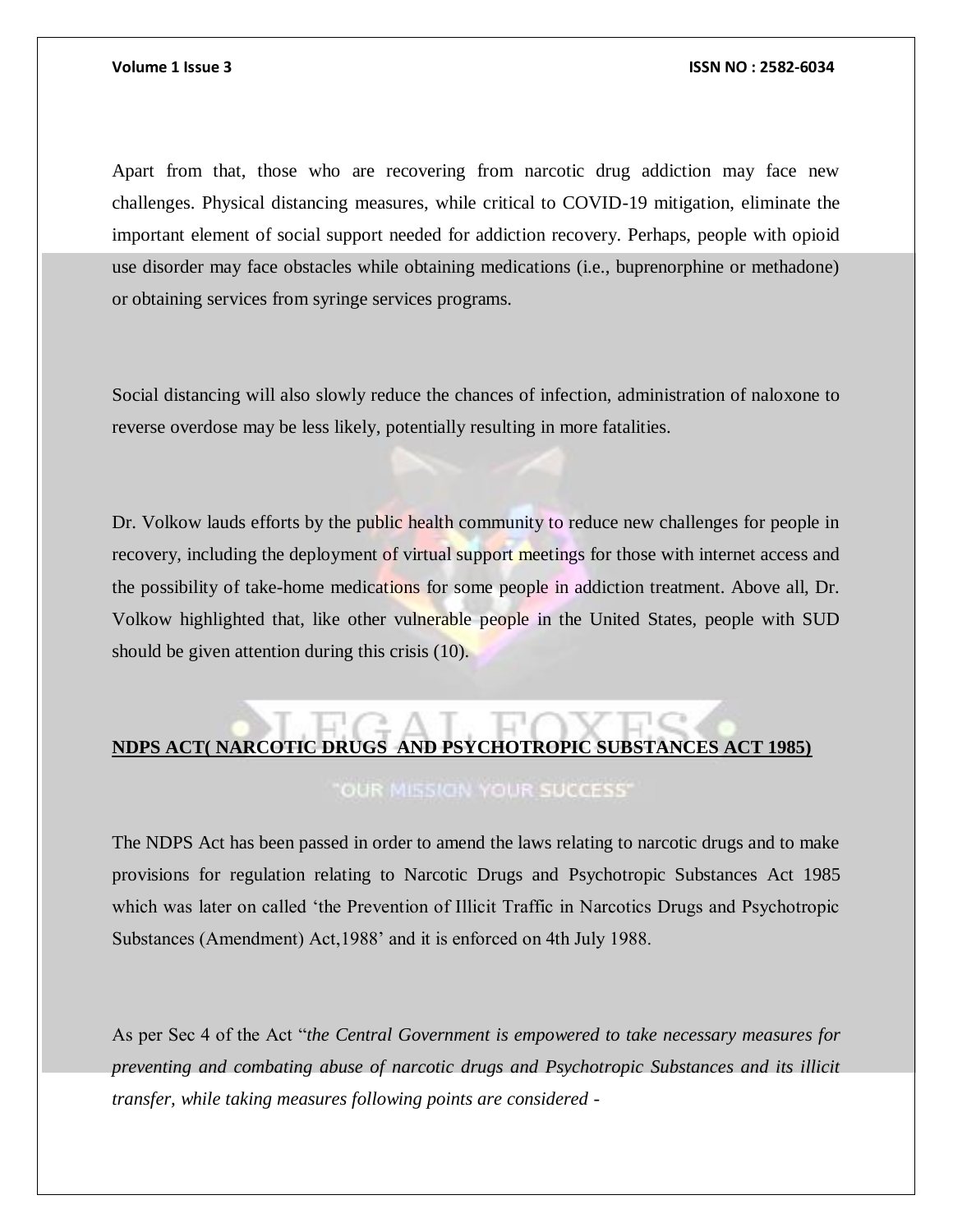-

### **Volume 1 Issue 3 ISSN NO : 2582-6034**

- *Obligations under international conventions*
- *Coordination of actions by various officers, State Government and other authorities.*
- *Helping to the authorities of foreign countries and international organizations with a purpose to facilitating coordination and universal action to take steps to reduce the illegal trafficking of drugs.*
- *Identification, treatment, education, after care, rehabilitation and social re-integration of addicts.*
- *Providing supply of narcotic drugs and Psychotropic Substances for medical use.*
- *Central Government may take such other way for combating and preventing illegal use of drugs*" (11).

As per Sec 5*; "A Narcotic Commissioner and such other officers are appointed by the Central Government who shall either by himself or officers subordinate to him perform the functions regarding superintendents of the opium poppy cultivation and the production of opium and all perform such other works as given by the Central Government under the Act."*

As per Section 6, "*The Central Government is empowered to constitute an advisory committee known as Narcotics Drugs and Psychotropic Substances Consultative Committee with the purpose to advise the Government when required. The Consultative Committee consists of a Chairperson and other members.*

OUR MISSION YOUR SUCCESS"

*Powers of Committee -*

*1) The Committee has the power to regulate its own procedure and to meet when required by the Central Government.*

*2) The Committee is empowered to constitute one or more sub committees whether generally or for particular matters with the purpose of efficient discharge of the functions as given by the Central Government* "(12).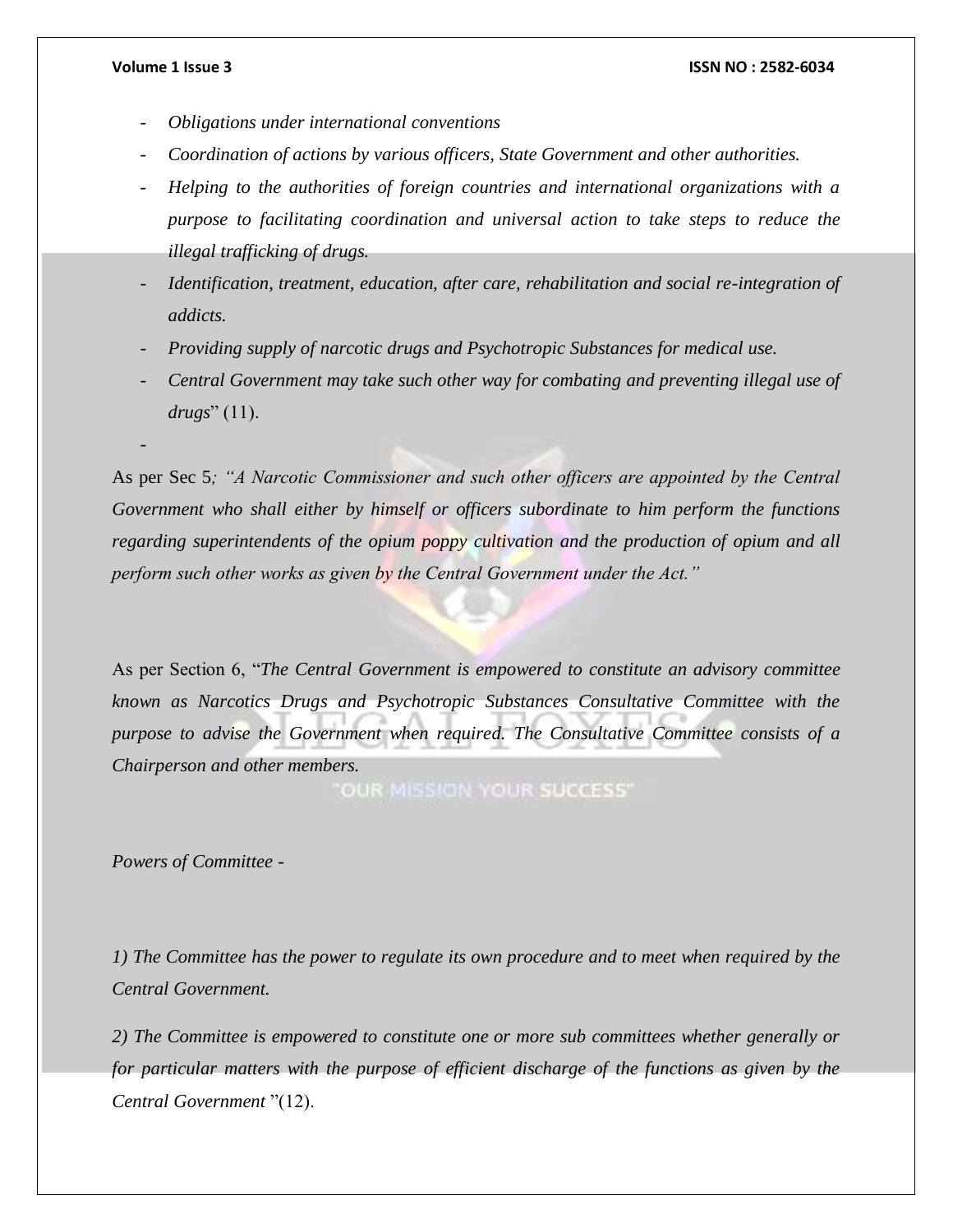Section 7 explains that "*Officers of State Government - The State Government may appoint such officers with such designation as it thinks fit".*

Section 8: "*Prohibition of certain operations - Following are the substances where restrictions has been made* 

- *(1) No person is permitted to cultivate any coca plant or opium poppy or cannabis plant.*
- (2) *Narcotic Drugs and Psychotropic Substances should only be used for the medical purpose in the manner provided under the Act or in the rules or orders made thereunder, even when the Act requires the need of license permission for such use it should be taken in the manner provided."*

Sec 9 "*Power of the Central Government to permit, control and regulate - The Central Government by rule may permit the cultivation, production, possession, sale, purchase, import or export the coca plants and use and consumption of coca leaves.*

- *The cultivation of opium poppy and the production, manufacture of poppy straw and opium; the sale of opium and opium derivatives from the Central Government for export from India or sale to state Government of manufacturing chemists.*
- *The manufacture of manufactured drugs other than opium but not including manufacture of medicinal opium or other preparation containing any manufactured drugs from materials which the maker is lawfully entitled to possess.*
- *The manufacture, import, export, possession, transport, sale, purchase, consumption of the narcotic drugs.*
- *The manufacture, transport, sale, export, import of the psychotropic substances*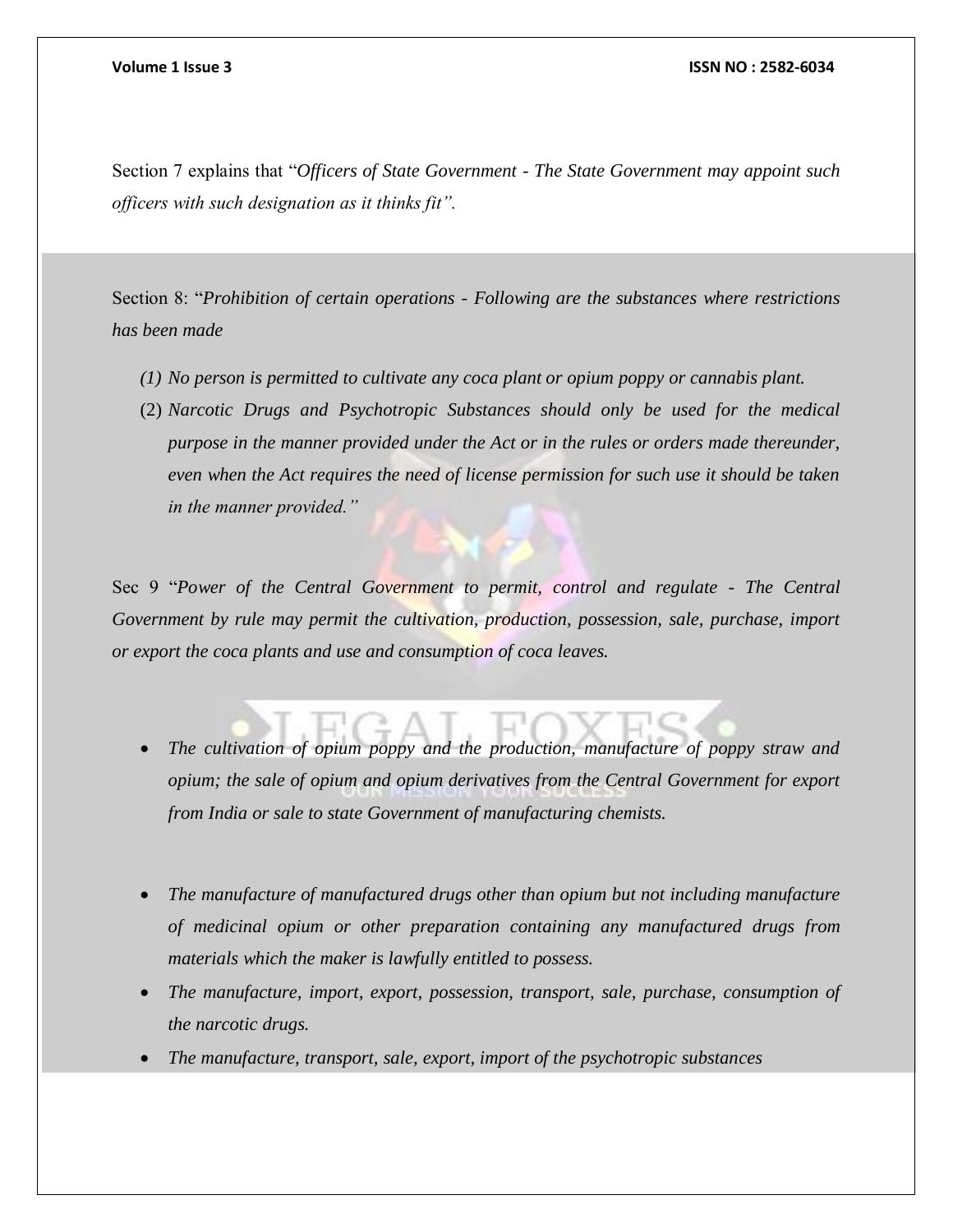*The import into India or export from India and transhipment of narcotic drugs and Psychotropic Substances*"(13).

Section **15 Punishes those who contravenes the provision in relation to poppy straw**: "*As if any person does any act in contravention of any provisions of this Act or any rule or order made or condition of a licence granted thereunder, produces, possesses, transports, imports inter-State, exports inter-State, sells, purchases, uses or omits to warehouse poppy straw or removes or does any act in respect of warehoused poppy straw shall be punishable in case of contravention involving small quantity, with rigorous imprisonment one year or with fine maximum.*

*Where the contravention involves greater than small quantity, then he shall be punishable with rigorous imprisonment up to ten years maximum, and with fine up to lakh rupees maximum.*

*Where the contravention involves commercial quantity, with rigorous imprisonment for a term which shall not be less than ten years but which may up to twenty years maximum and fine which shall not be less than one lakh rupees*" (14).

**Section16 punishes the one who does any act in contravention to coca plant and coca leaves**.

"*If anyone violates any of the provision of this Act and cultivates any coca plant or gathers any portion of a coca plant or produces, possesses, sells, purchases, transports, or uses coca leaves shall be punishable with rigorous imprisonment up to ten years maximum, and with fine up to one lakh rupees maximum*" (15).

**Section 17 Punishment for contravention in relation to prepared opium.**, *"If anyone violates any of the provision of this Act manufactures, possesses, sells, purchases, transports, imports inter-State, exports inter-State or uses prepared opium shall be punishable, with rigorous imprisonment up to one year or with fine up to ten thousand rupees maximum in both case , or with both shall be conferred in case the contravention is of small quantity and rigorous imprisonment up to ten years, and with fine up to one lakh rupees maximum, in case*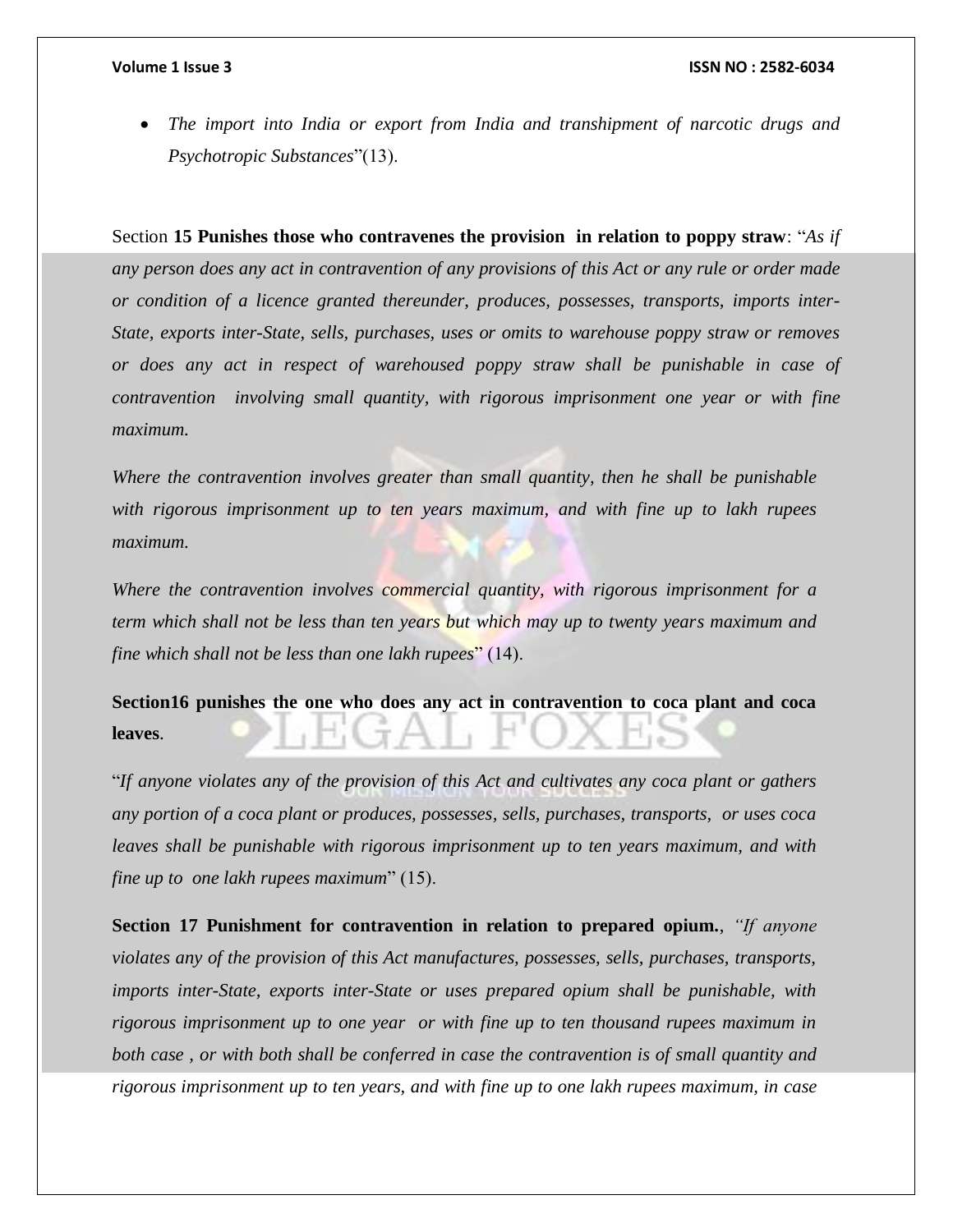*the contravention involves quality lesser than commercial quantity but greater than small quantity and rigorous imprisonment up to ten years but which may extend to twenty years, and shall also be liable to fine up to one lakh rupees but that may extend to two lakh rupees in case contravention involves commercial quantity,*

*Provided that the court may, for reasons to be recorded in the judgment, impose a fine exceeding two lakh rupees."*

**Section 18 Punishment for contravention in relation to opium poppy and opium: "***If anyone contravenes any provision of this Act and cultivates the opium poppy or produces, manufactures, possesses, sells, purchases, transports, imports inter-State, exports inter-State or uses opium shall be punishable,*

- *(a) with rigorous imprisonment up to one year, or with fine up to ten thousand rupees, or with both in case the contravention involves small quantity,*
- *(b) with rigorous imprisonment up to twenty years, and shall also be liable to fine up to one lakh rupees which may extend to two lakh rupees in case the contravention involves commercial quantity,*

*The court may impose a fine exceeding two lakh rupees after reasons to be recorded in the judgment.*

(c) *In any other case, with rigorous imprisonment which may extend to ten years and with fine which may extend to one lakh rupees*" (16).

**Section 19 Punishment for embezzlement of opium by cultivator**: "*Any cultivator licensed to cultivate the opium poppy on account of the Central Government who embezzles or otherwise illegally disposes of the opium produced or any part thereof, shall be punishable with rigorous imprisonment up to ten years but which may extend to twenty years and shall also be liable to fine up to one lakh rupees but which may extend to two lakh rupees*

*Provided that the court may, for reasons to be recorded in the judgment, impose a fine exceeding two lakh rupees"*.

**Section 20Punishment for contravention in relation to cannabis plant and cannabis**: "*If anyone contravenes any provision of this Act or any rule or order made or condition of*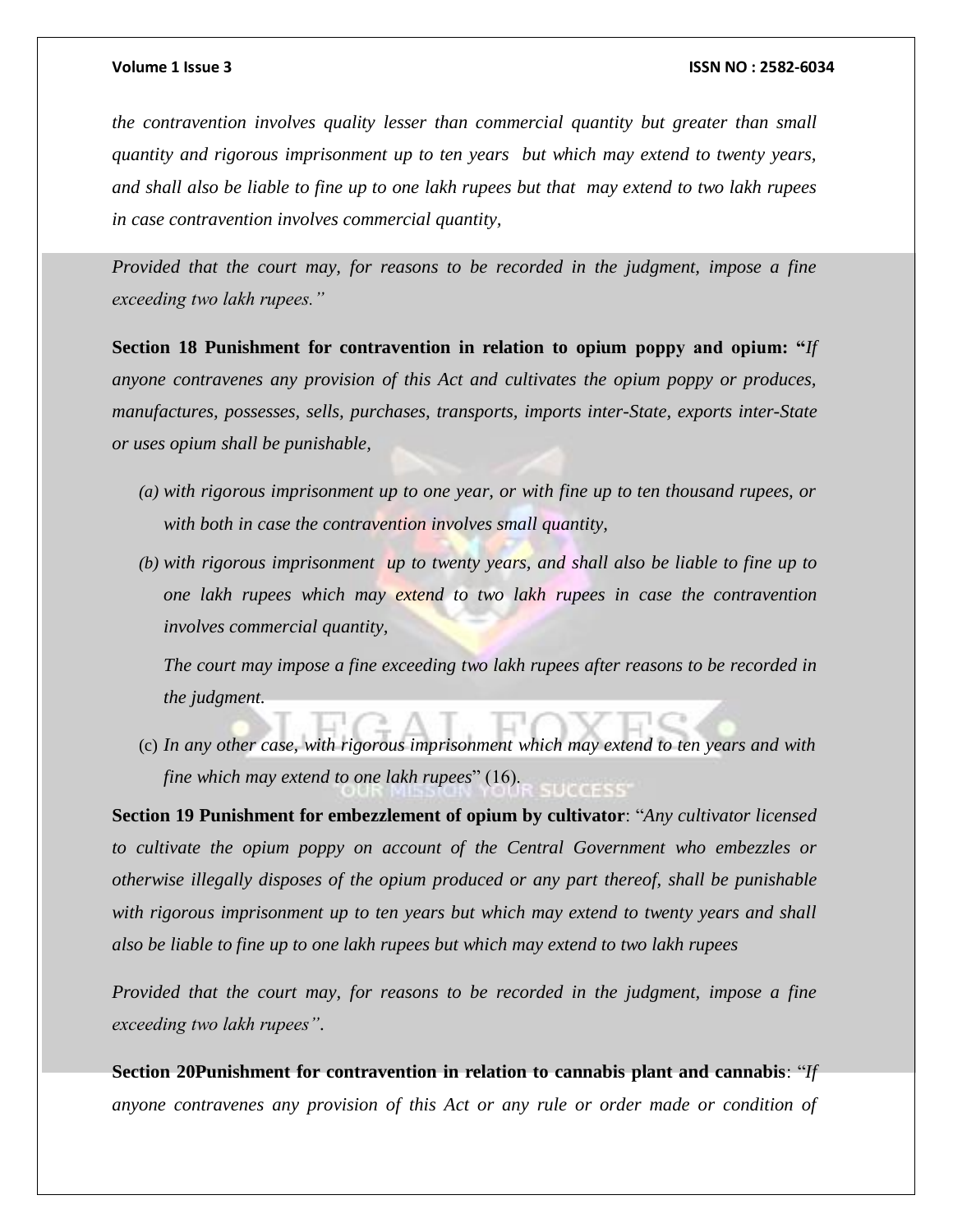*licence granted thereunder, where such contravention relates to clause (a) with rigorous imprisonment for a term which may extend to ten years, and shall also be liable to fine which may extend to one lakh rupees; and*

*Where such contravention relates to sub-clause (b)*

*And involves small quantity, with rigorous imprisonment for a term which may extend to [one year], or with fine which may extend to ten thousand rupees, or with both;*

*and involves quantity lesser than commercial quantity but greater than small quantity, with rigorous imprisonment for a term which may extend to ten years, and with fine which may extend to one lakh rupees;*

*and involves commercial quantity, with rigorous imprisonment for a term which shall not be less than ten years but which may extend to twenty years and shall also be liable to fine which shall not be less than one lakh rupees but which may extend to two lakh rupees:*

*Provided that the court may, for reasons to be recorded in the judgment, impose a fine exceeding two lakh rupees"*(17).

**Section 21 Punishment for contravention in relation to manufactured drugs and preparations**: "*If anyone contravenes or violate any of provision of this Act, and manufactures, possesses, sells, purchases, transports, imports inter-State, exports inter-State or uses any manufactured drug or any preparation containing any manufactured drug shall*  OUR MISSION YOUR SUCCESS *be punishable,*

*With rigorous imprisonment up toone year maximum or with fine up to ten thousand rupees maximum, or with both in cases the contravention involves small quantity,*

*with rigorous imprisonment up to ten years maximum, and with fine up to one lakh rupees maximum in case contravention involves quantity, lesser than commercial quantity but greater than small quantity,* 

*with rigorous imprisonment up to ten years but which may extend to twenty years, and shall also be liable to fine up to one lakh rupees but which may extend to two lakh rupees in cases contravention involves commercial quantity,*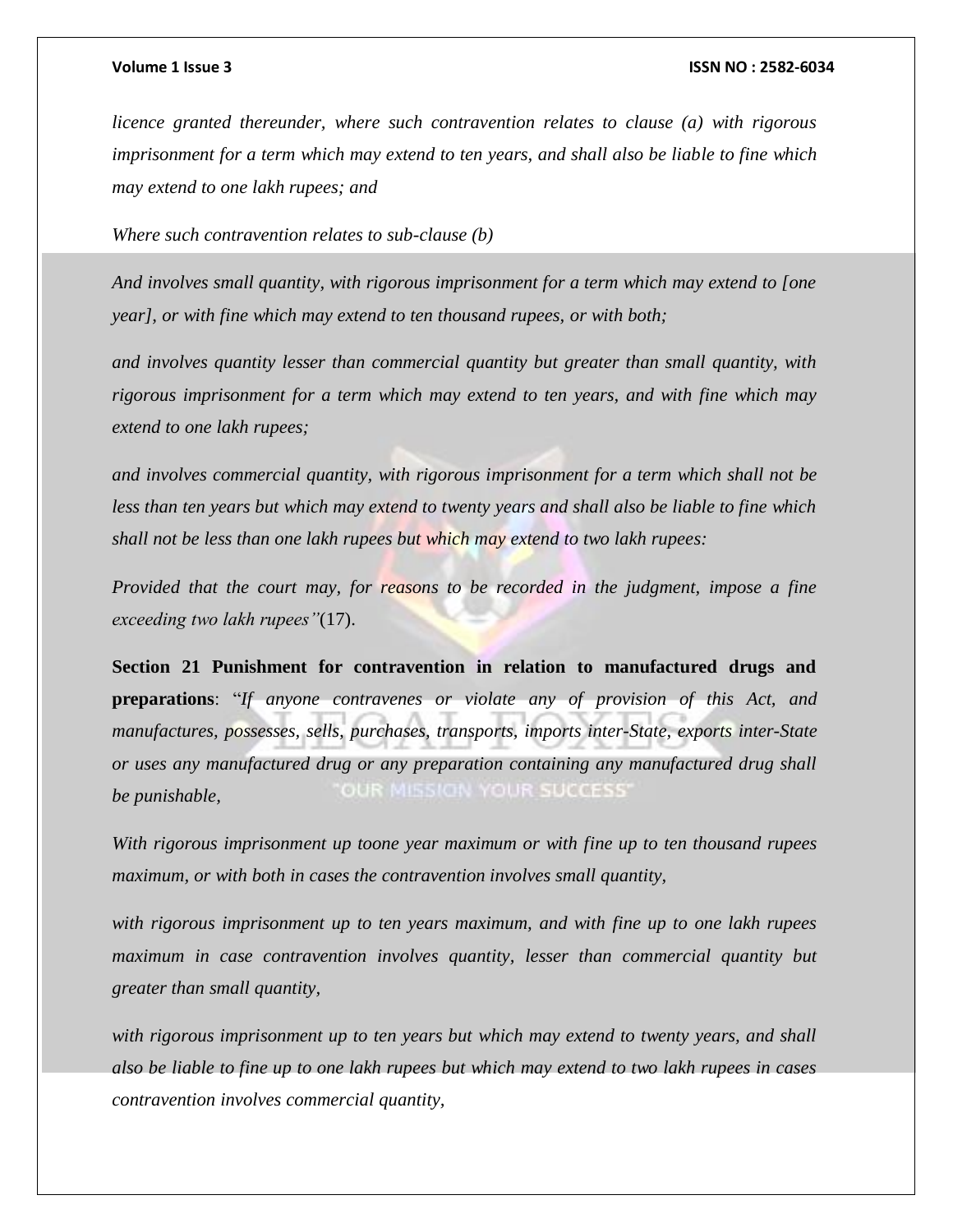*Provided that the court may, for reasons to be recorded in the judgment, impose a fine exceeding two lakh rupees."*

**Section 22 Punishment for contravention in relation to psychotropic substances: "***If anyone contravenes or violates any of the provision of this Act or any rule or order made or condition of licence granted thereunder, manufactures, possesses, sells, purchases, transports, imports inter-State, exports inter-State or uses any psychotropic substance shall be punishable,—*

*With rigorous imprisonment up to one year maximum or with fine up to ten thousand rupees maximum or with both in case contravention involves small quantity,*

*with rigorous imprisonment for a term which may extend to ten years, and with fine which may extend in case contravention involves quantity lesser than commercial quantity but greater than small quantity*

*With rigorous imprisonment for a term which shall not be less than ten years but which may extend to twenty years, and shall also be liable to fine which shall not be less than one lakh rupees but which may extend to two lakh rupees:*

*Provided that the court may, for reasons to be recorded in the judgment, impose a fine exceeding two lakh rupees".*

**Section 23 Punishment for illegal import into India, export from India or transhipment of narcotic drugs and psychotropic substances: "***If anyone contravenes any of provision of this Act or any rule or order made or condition of licence or permit granted or certificate or authorisation issued thereunder, imports into India or exports from India or tranships any narcotic drug or psychotropic substance shall be punishable*

*With rigorous imprisonment up to one year or with fine up to ten thousand rupees, or with both in case the contravention involves small quantity,*

*with rigorous imprisonment up to ten years, and with fine which may extend to one lakh rupees in case contravention involves quantity lesser than commercial quantity but greater than small quantity,*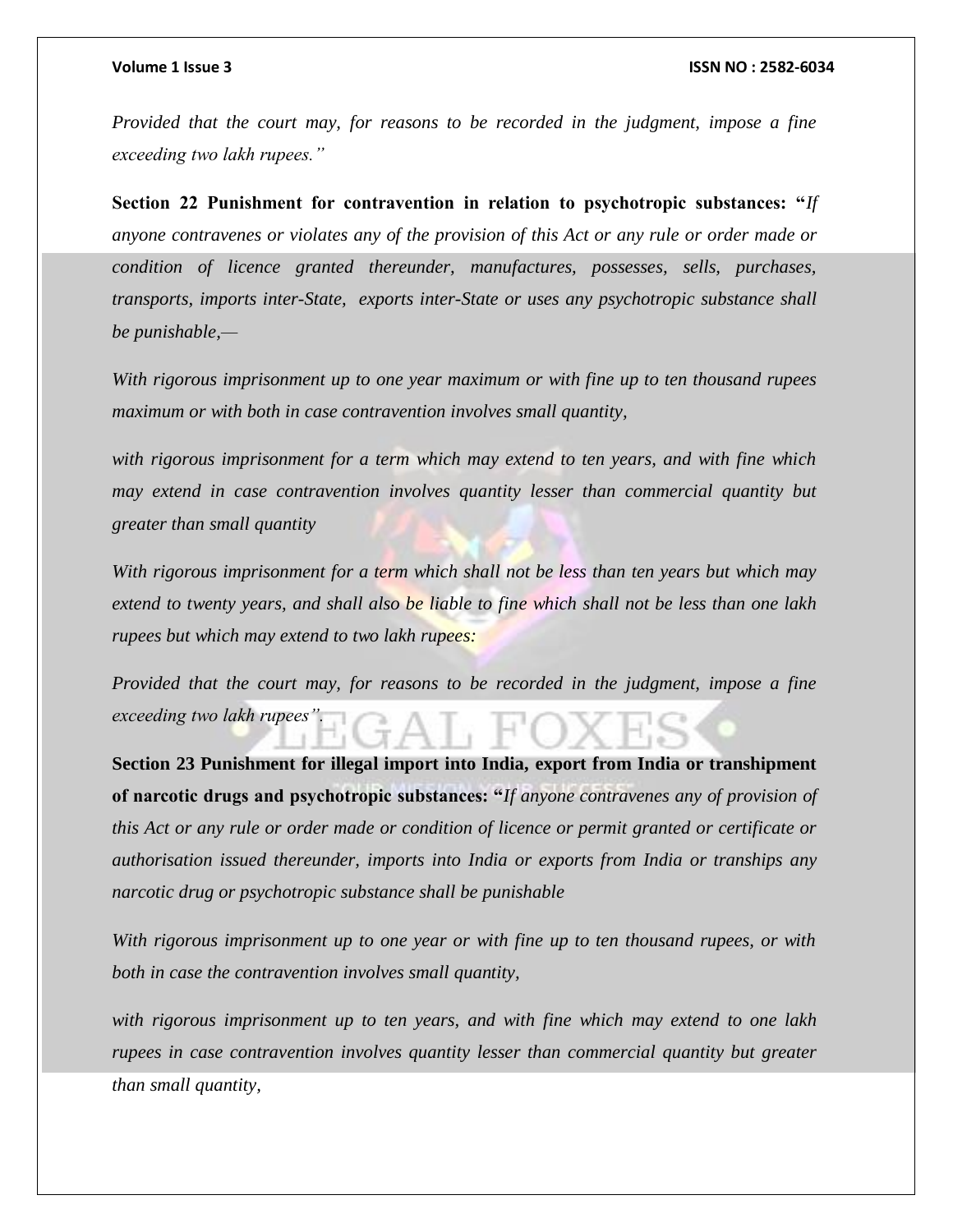*with rigorous imprisonment up to ten years but which may extend to twenty years, and shall also be liable to fine which shall not be less than one lakh rupees but which may extend to two lakh rupees in case contravention involves commercial quantity,*

*Provided that the court may, for reasons to be recorded in the judgment, impose a fine exceeding two lakh rupees*" (18).

**Section 24 Punishment for external dealings in narcotic drugs and psychotropic substances in contravention of section 12:** *"If anyone engages in or controls any trade whereby a narcotic drug or a psychotropic substance is obtained outside India and supplied to any person residing foreign without taking prior permission of the Central Government or contravention the provision under Sec 12 shall be punishable with rigorous imprisonment up to ten year maximum but which may extend to twenty years and shall also be liable to fine up to one lakh rupees but may extend to two lakh rupees*

*However the court may impose a fine exceeding two lakh rupees after recording the reason in writing"* (19).

**Section 25 Punishment given for allowing premises, etc., to be used for commission of an offence**: *"If the owner or occupier or having the control or use of any house, room, enclosure, space, place, animal or conveyance, knowingly permits it to be used for the commission by any other person of an offence punishable under any provision of this Act, shall be punishable."*

# **OUR MISSION YOUR SUCCESS'**

**Sec 25A Punishment given for contravention of orders made under section 9A:** *"If any person contravenes an order made under section 9A, he shall be punishable with rigorous imprisonment up to ten years maximum and shall also be liable to fine up to one lakh rupees maximum.*

*The court may impose a fine exceeding one lakh rupees after recording the reason behind the decision in written form."*

**As per Sec 27** provides that "*if a drug addict proves that he possessed drug of less than 'small quantity' as notified by the Central Government and he taken it for his own personal consumption and not for sale, he shall be punished which may extend to 1 year maximum*."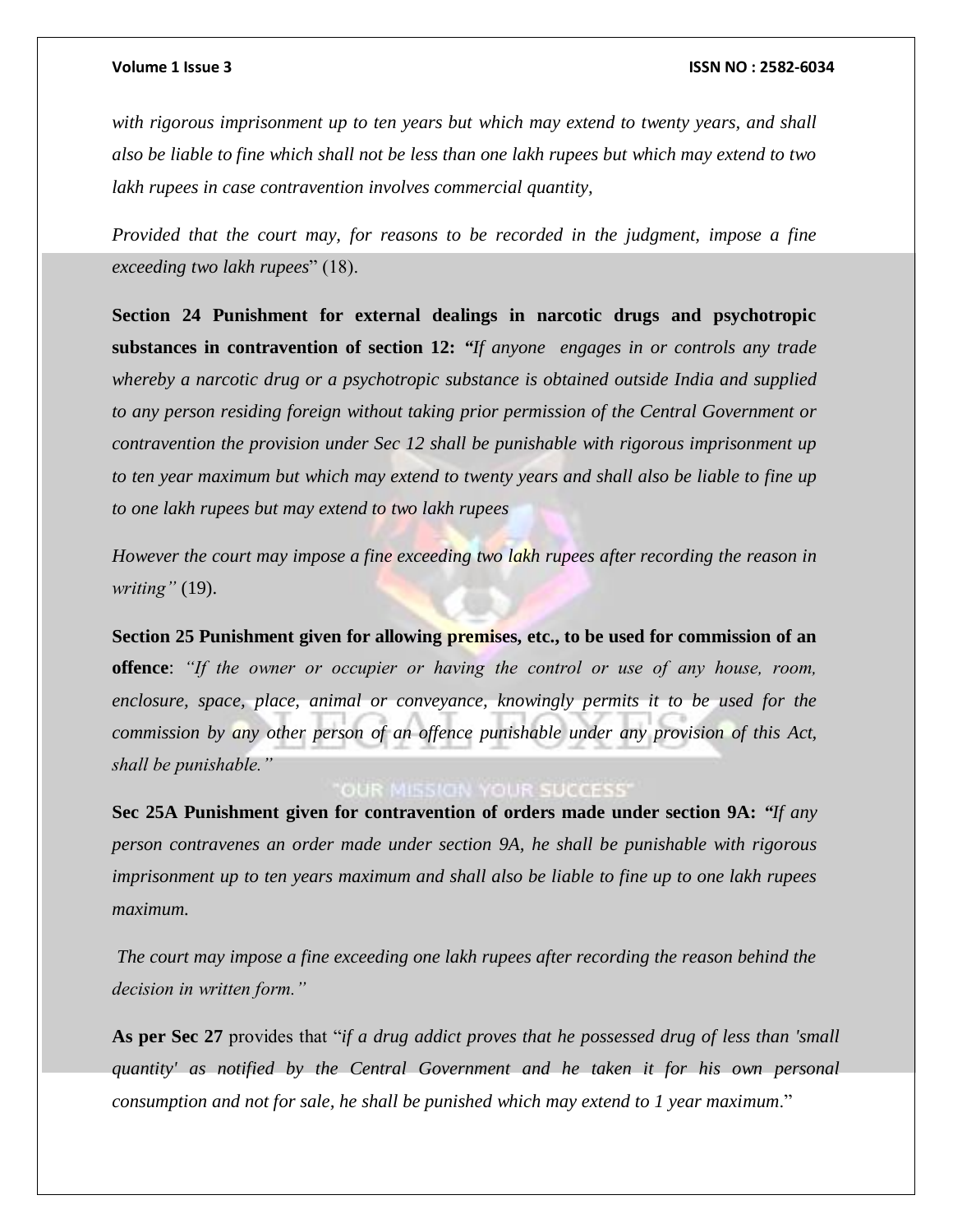**In Wilfred Joseph Dawood Lama Vs State of Maharashtra (20),**in this case Brown sugar was seized by the Police from the accused which was actually narcotic drugs ,the Apex Court confirmed the conviction of the accused (foreign national) who was charged under the provision of Narcotic Drugs & Psychotropic Substances Act,1985 and punishment is awarded up to 10 years and fine up to Rs 100,000/ and where due to default to pay the fine leads to further rigorous imprisonment of two years more .The Court further stated that "*the police officer taking search is under duty to inform the accused or person arrested that if wants he shall be searched in the presence of a Gazette Officer or a Magistrate*."

In **Birendra Kumar Rai Vs Union of India (21);** the Supreme Court held that the case comes under the Prevention of Illegal Traffic in Narcotics Drugs & Psychotropic Substances Act, 1988 the accused is charged under Sec 3 of the Act and the Article 22(5) of Indian Constitution is not attracted .Hence the detention of the accused under this Act will not be held arbitrary in nature.

In **R Vs Tandi (22),** the Court held that: defence of insanity due to intoxication can't be allowed in that case as the accused who used to consume armoury or barley brand of moderate alcohol regularly, taken a full bottle of vodka which is highly intoxicant in nature so that she can lose her mental ability to think rationally and due to voluntary intoxication and in aggressive mood strangulated her eleven years old daughter and hence she was awarded sentence on the ground of the offence.

# **SUPREME COURT ADD TEETH TO ANTI- NARCOTIC LAW,SAYS ENTIRE WEIGHT OF BANNED DRUG MIXTURE TO DETERMINE QUALITY**

The Supreme Court has provided more teeth to the anti-narcotics law and held that: "*it is the quantity of the entire banned drug mixture does matter and not its purity which will find out what*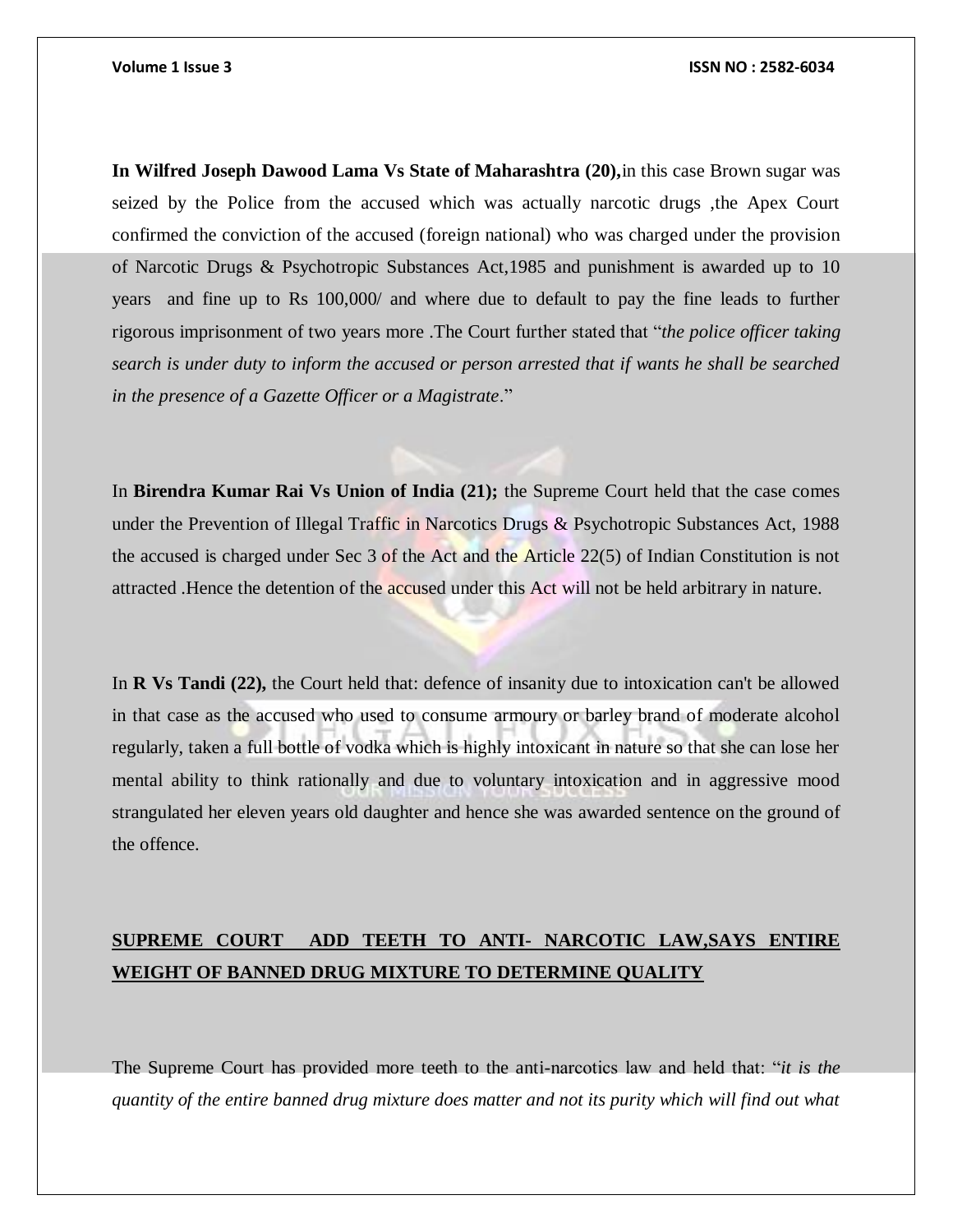*the punishment will be conferred on a criminal under the legislation*". The court stated that "*the amount of neutral substance in a mixture has to be taken along with the actual weight of the banned substances for evaluating if it is a "small or commercial quantity" under the Narcotic Drugs and Psychotropic Substances (NDPS) Act*". Moreover stated that the use of the drugs consumption by the youngsters and adults are rapidly increasing due to various reasons either it may be due to the frustration of the failures, or taking experiment to use etc. which is itself an offence and due to the use of it many serious crimes are occurring like robbery, theft, extortion, murder etc. as the addicted one are in desire of taking drugs and these matters are required to be taken with iron hands.

A 3-judge bench of Justices Arun Mishra, Indira Banerjee and M R Shah stated that "*the two bench verdict of case of E Michael Raj in year 2008 was "not a good law" for considering that in a mixture of narcotic drugs, only the weight of the banned substance is relevant for the purpose of determining whether it would constitute small quantity or commercial quantity. As per the NDPS Act, there is a provision for the punishment those who are in possession of commercial quantity of the narcotic drugs and Psychotropic substance that are higher than the smaller quantity*" .The 3 judge bench reiterated that "*in case of seizure of mixture of narcotic drugs or psychotropic substances with one or more neutral substances , the quantity of neutral substances is required to be taken into consideration along with actual amount of substance by weight of the offending drug, and that is while determining the small or commercial quantity of the Narcotic Drugs or Psychotropic Substances. It said that illicit street drugs like heroin which is very powerful and illegal street drugs as well as opiate which is originated from morphine are rarely and infrequently sold in a pure form and hence they are almost adulterated or mixed with other substance like caffeine which when it is mixed with heroin so that it causes the heroin to vaporize at a lower rate. That could enable the drug users to consume the drug faster and get a big punch sooner. This drug can easily be 'cut' with a variety of different substances"* (23).

This means that drug dealer used to mix other drugs or non-intoxicating substances to the intoxicating drug like heroin so that they can sell more are earn more amount. Brown-sugar /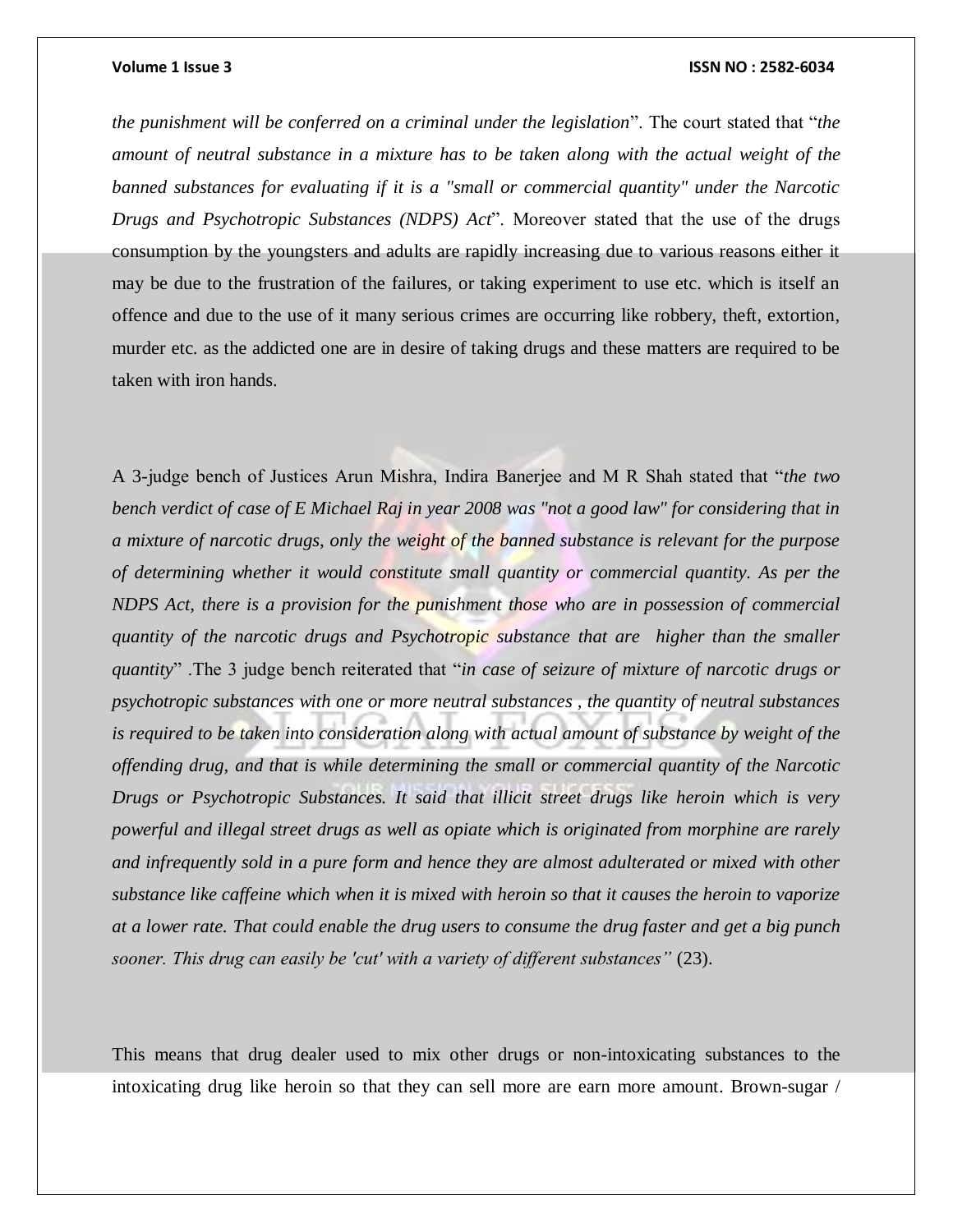smack are usually made available in powder form. The substance is only about 20 per cent heroin. The heroin is mixed with other substances like chalk powder, zinc oxide, because of these, impurities in the drug; brown-sugar is cheaper but more dangerous (24).

While, in the case of E Michael Raj, the court holds the view that in the mixture of narcotic drugs or psychotropic substance with one or more neutral substances, the quantity of the neutral substances is not to be taken into consideration while determining the small quantity or commercial quantity of a narcotic drug or psychotropic substance and only the actual content by weight of the offending narcotic drug which is relevant for the purpose of determining whether it would constitute small quantity or commercial quantity, is not a good law. The Apex court stated the NDPS Act is a special law and is enacted have many aims to serve and is intended to combat the menace of drugs consumption and its illegal use which ultimately effects the individual consuming it and destroys the public health and national health.

The punishment part along with the preventive measures in drug trafficking are more important and required for controlling and regulating the society from these menace. Therefore, Prevention of illicit traffic in Narcotic Drugs and Psychotropic Substances Act, 1988 came into force. The aim of it was to prevent illicit traffic rather than punish after the offence was committed.

# "OUR MISSION YOUR SUCCESS"

The court said that "*the problem of drug addicts is not only a domestic matter but it's even serious at international level as the mafia is working throughout the world. With the passage of time and the development in the field of illicit drug traffic and during abuse at national and international level, many deficiencies in the existing laws have come to notice*." And at last the Court rejected the challenge made by several petitioners to November 18, 2009, notification of Central government by which it had said that while determining the small or commercial quantity of narcotic drugs in a mixture with one or more neutral substances, the weight of neutral substances are also to be included with the actual content of the offending drug. The bench said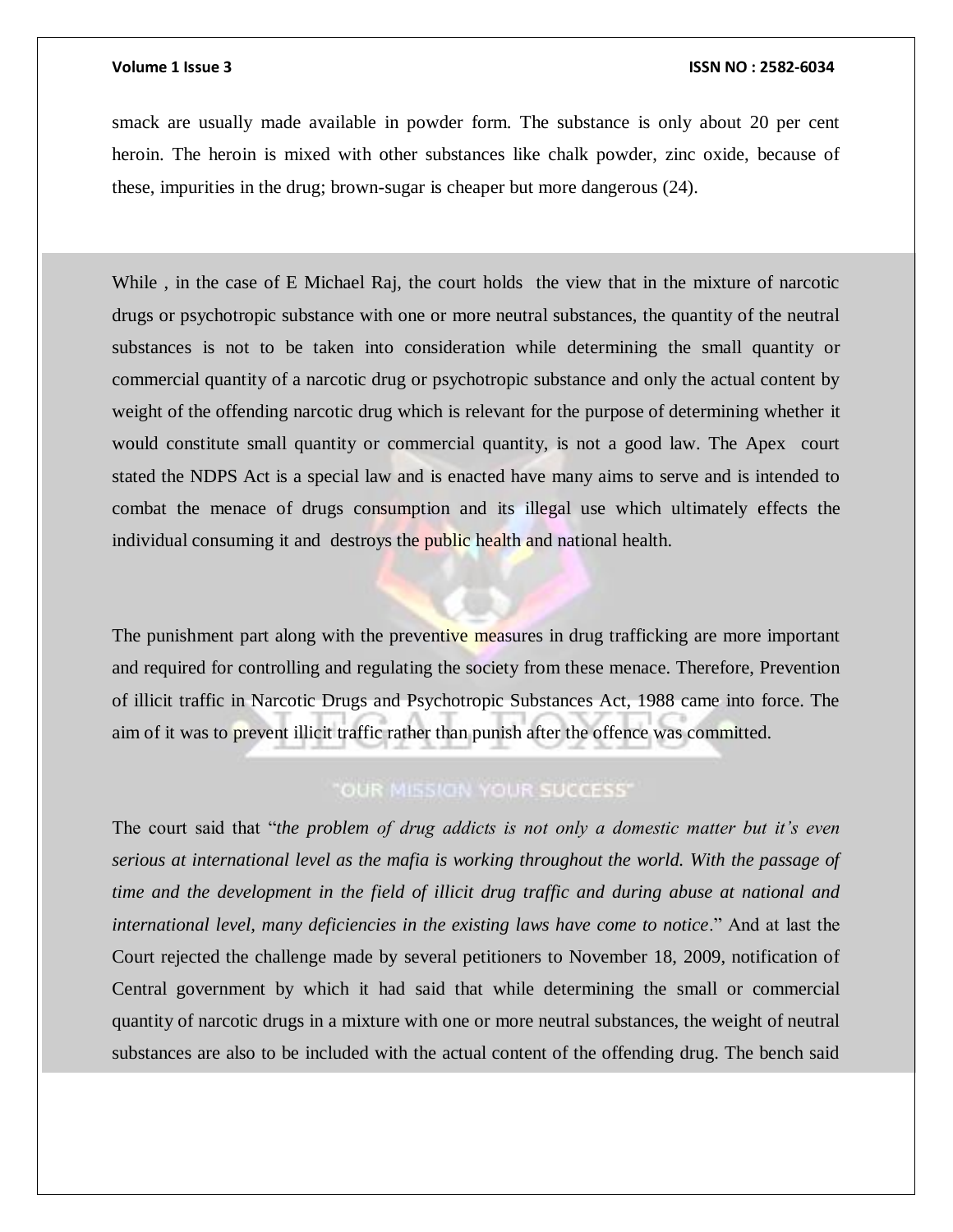the 2009 notification is not void as it is not ultra vires to the Scheme and the provisions provided under the NDPS Act and at last dismissed a batch of petitions (25).

# **DRUG ABUSE AND CRIMES**

Based on many researches it was found that narcotics addicts often commit predatory crimes like stealing, burglary, robbery, shop lifting and many more. Many offenders of heinous crime used to take narcotic drugs in order to get stimulation and courage to commit the crimes like rape, murder etc.

Drug abuse is implicated in at least three types of drug-related offenses: (1) offenses defined by drug possession or sales, (2) offenses directly related to drug abuse (e.g., stealing to get money for drugs), and (3) offenses related to a lifestyle that predisposes the drug abuser to engage in illegal activity. For example, through association with other offenders or with illicit markets. Those who use illegal drugs for consumption are more likely to commit crimes of violent nature which ultimately harms others they used commit crimes after using drugs or alcohol. According to 2012 statistics from the Department of Justice's (DOJ's) Bureau of Justice Statistics (BJS), the total correctional population is estimated to be 6,937,600, with 4,794,000 individuals on probation or under parole supervision, and drug law violations accounting for the most common type of criminal offense .In another survey of State and Federal prisoners, BJS found that about half of the prisoners met Diagnostic and Statistical Manual for Mental Disorders (DSM) criteria for drug abuse or completely depending upon it but only fewer than 20 percent who needed treatment received it.

Juvenile justice systems also report high levels of drug abuse. In 2008, approximately 10 percent of the estimated 2.1 million juvenile arrests were for drug abuse or underage drinking violations ,Even juveniles are there who used drugs and out of intoxication committed offence, and at last two-thirds of detained juveniles may have a substance use disorder (SUD) ,which is a disorder took place due to over use of drugs ,and the female juveniles who enter the system generally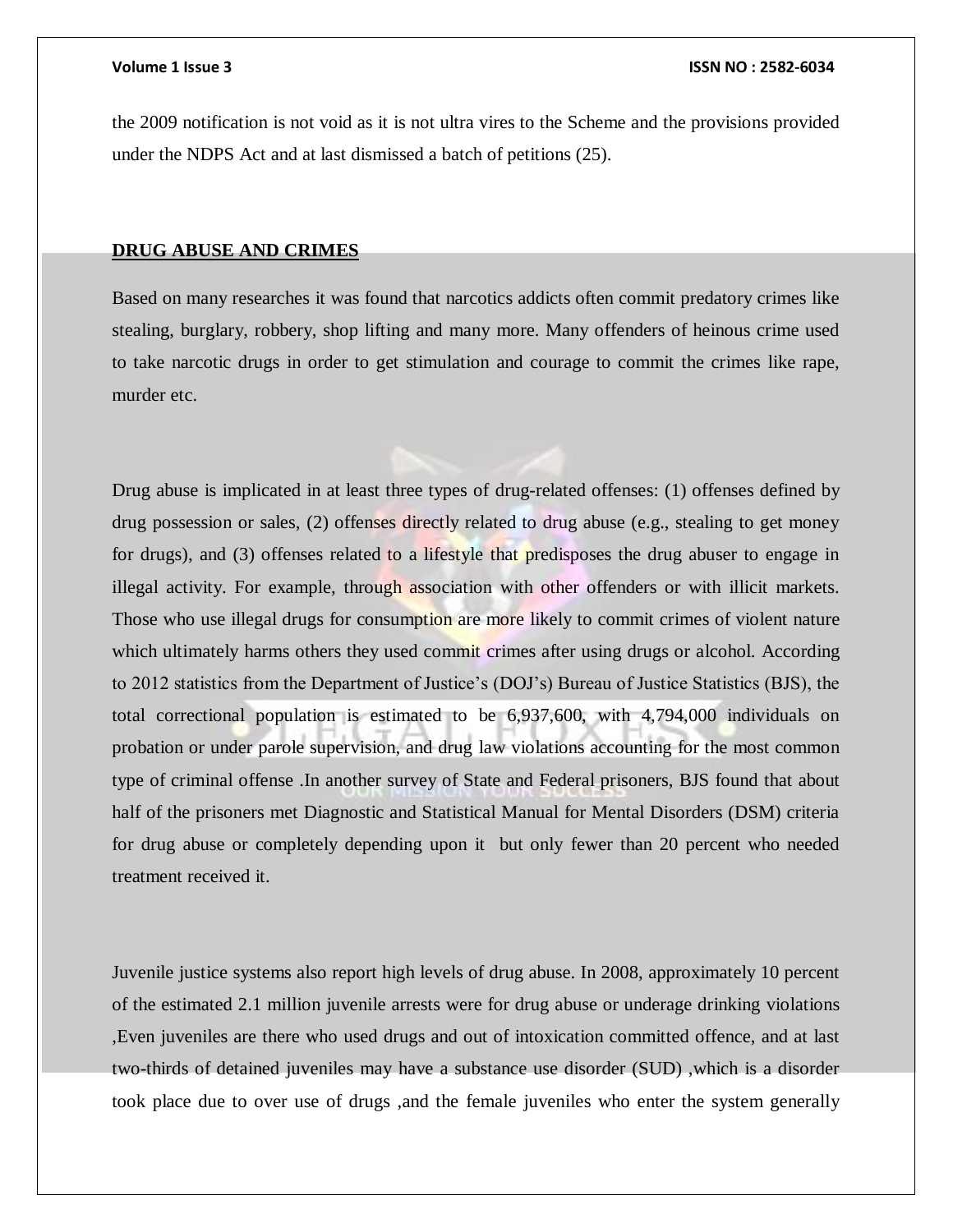have higher SUD rates than males .The case for treating drug abusing offenders is compelling. Due to the drug addict's treatment, a lot of benefit was observed in the society .Effective treatment decreases the chances of future drug use and drug-related criminal behaviour, and ultimately can improve the individual who is an offender to a normal person.

Treatment is an effective intervention for drug abusers, including those who are involved with the criminal justice system. However, the effectiveness of drug treatment depends on both the individual and the program, and on whether interventions and treatment services are available and appropriate for the individual's needs (26) (27).

### **CONCLUSION**

It is required to be considered and given proper attention that drug addiction is one of the main off shoots of modern rapidly developing and changing social patterns, where much more strict laws are required to be enacted with the purpose to reduce the menace which is damaging the moral fabric of society and the culture .

# JEGAL FOXES **REFERENCES**

[1]PROF.N.V.PARANJAPE,CRIMINOLOGY,PENOLOGY, VICTIMILOGY,PG - 255(SEVENTEENTH EDITION,2017)

[2]H.R.SHARMA& MOHAN "DRUGS ABUSE IN INDIA: PREVALANCE,PATTERN,POLICY,AND PREVENTION"SOCIAL DEFENCE Vol XVI p.63 No.63(1981)

[3]Supra Note 1 Pg - 259

[4]Id pg - 260

[5]Id pg 261- 262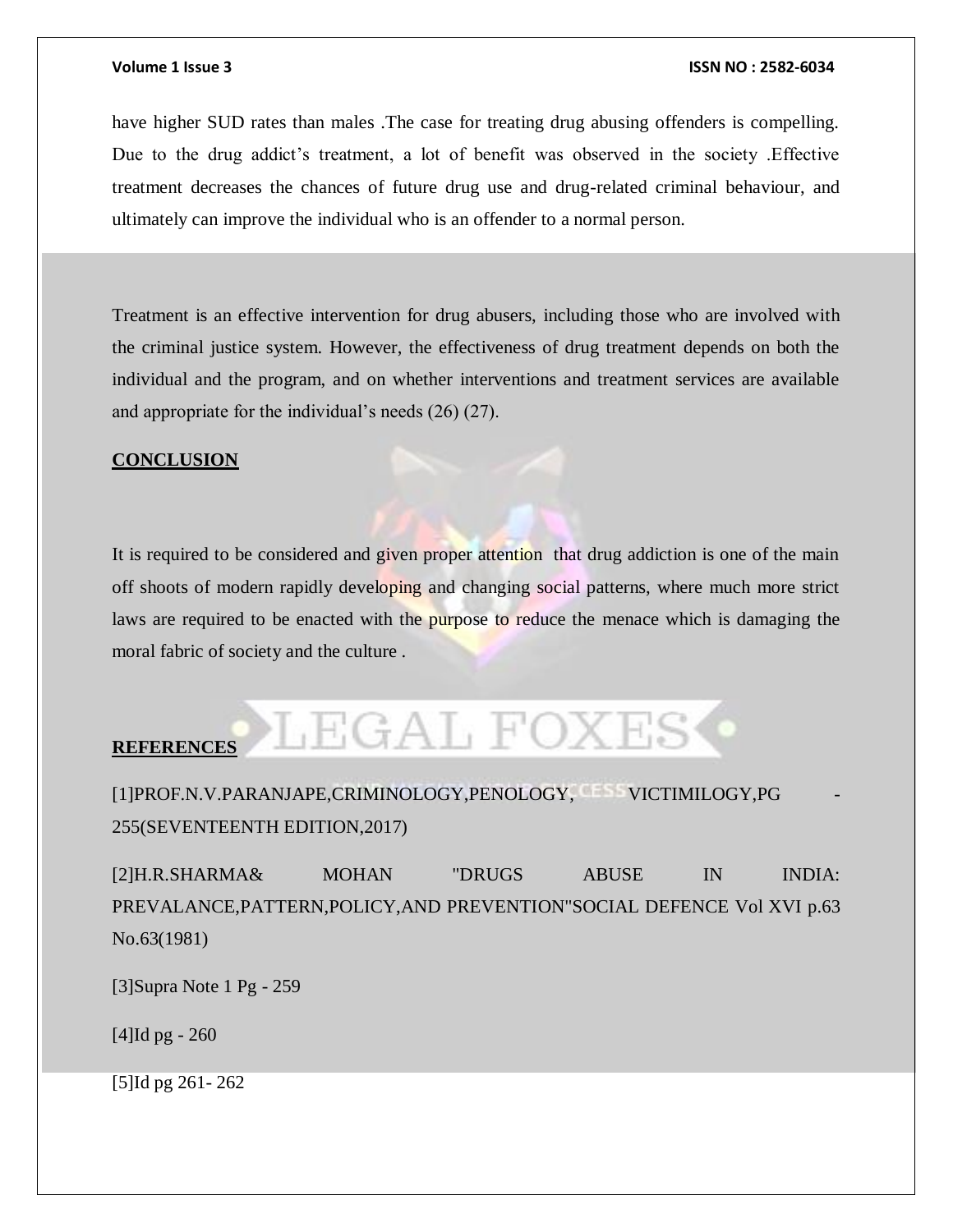[6[\]https://www.drugabuse.gov/news-events/news-releases/2019/09/marijuana-use-historic-highs](https://www.drugabuse.gov/news-events/news-releases/2019/09/marijuana-use-historic-highs-among-college-age-adults)[among-college-age-adults](https://www.drugabuse.gov/news-events/news-releases/2019/09/marijuana-use-historic-highs-among-college-age-adults)

[7] Ibid.

[8]Ibid

[9[\]https://www.drugabuse.gov/news-events/news-releases/2020/04/nida-director-outlines](https://www.drugabuse.gov/news-events/news-releases/2020/04/nida-director-outlines-potential-risks-to-people-who-smoke-use-drugs-during-covid-19-pandemic)[potential-risks-to-people-who-smoke-use-drugs-during-covid-19-pandemic](https://www.drugabuse.gov/news-events/news-releases/2020/04/nida-director-outlines-potential-risks-to-people-who-smoke-use-drugs-during-covid-19-pandemic)

[10]Ibid

[11]Supra at 1. Pg 265

[12[\]https://indiacode.nic.in,](https://indiacode.nic.in/)NDPS Act 1985

[13]Ibid

[14]Ibid

[15]Ibid

[16]Ibid

[17]Ibid

[18]Ibid

[19]Ibid

[20]Ibid

[21](1990)Cr.L.J.1034.

[22]AIR 1993 SC 942

[23](1989)All ER 267 (AC)

[24[\]https://m.economictimes.com/news/politics-and-nation/sc-adds-teeth-to-anti-narcotics-law](https://m.economictimes.com/news/politics-and-nation/sc-adds-teeth-to-anti-narcotics-law-says-entire-weight-of-banned-drug-mixture-to-determine-quantity/articleshow/75319548.cms)[says-entire-weight-of-banned-drug-mixture-to-determine-quantity/articleshow/75319548.cms](https://m.economictimes.com/news/politics-and-nation/sc-adds-teeth-to-anti-narcotics-law-says-entire-weight-of-banned-drug-mixture-to-determine-quantity/articleshow/75319548.cms)

LEGAL FOXES

"OUR MISSION YOUR SUCCESS"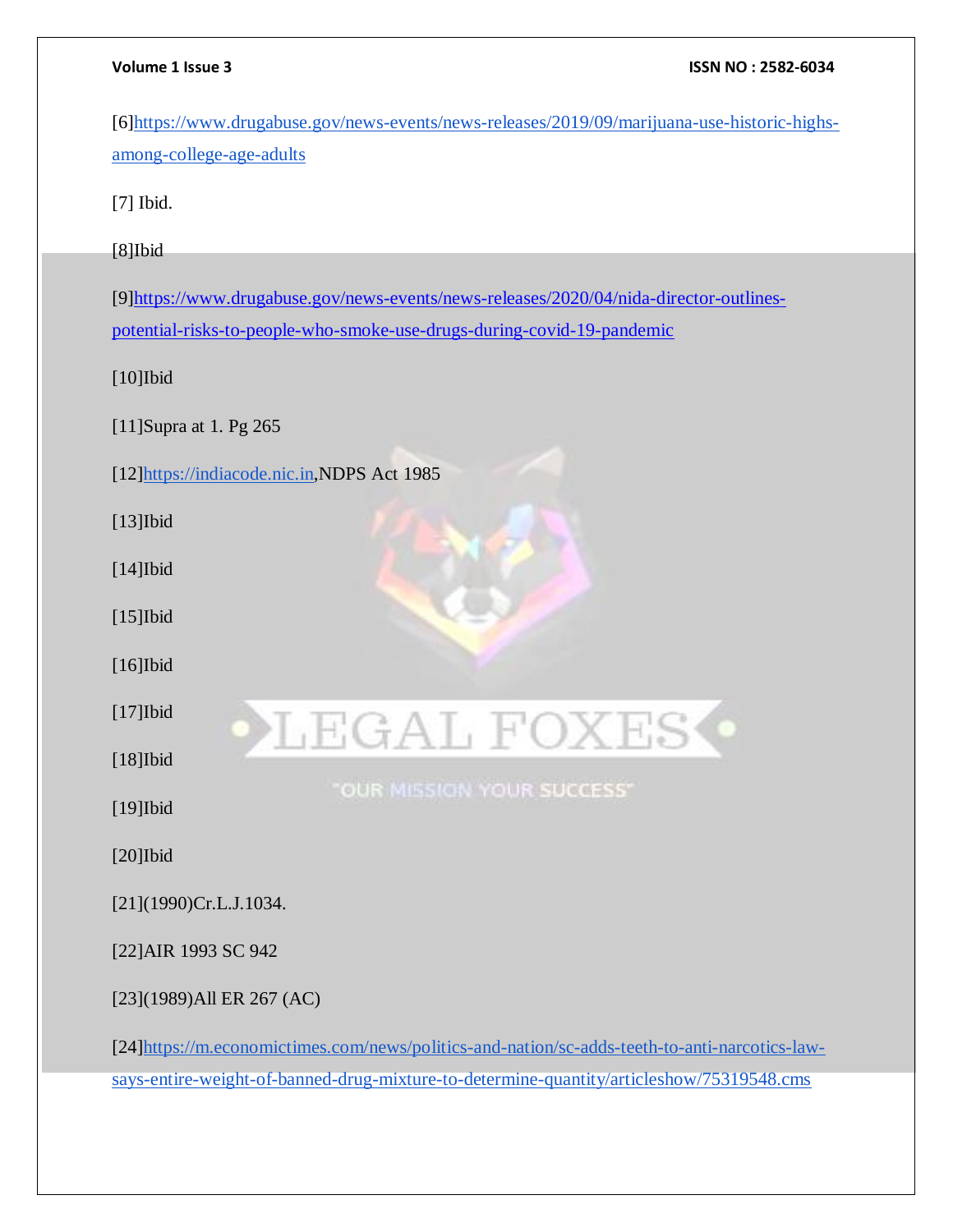[25] Ibid.

[26]Ibid

[27[\]https://www.drugabuse.gov/publications/principles-drug-abuse-treatment-criminal-justice](https://www.drugabuse.gov/publications/principles-drug-abuse-treatment-criminal-justice-populations/introduction)[populations/introduction](https://www.drugabuse.gov/publications/principles-drug-abuse-treatment-criminal-justice-populations/introduction)

# A**bbreviations used in the article**

[1]NDPS - Narcotic Drugs and Psychotropic Substances

[2]Vs - Versus

[3]Sec - Section

[4]SCND - Single Convention on Narcotic Drugs

[5]INCB -International Narcotics Control Board

[6]UN - United Nations

[7]UNDCP - United Nations International Drug Control Programme.

[8]MTF -Monitoring the Future

**JR MISSION YOUR SUCCESS"** 

[9]NIDA- National Institute on Drug Abuse

[10]SUD - Substance Use Disorder

[11]BJS dl- Bureaucracy of Justice Statics

[12]DOS - Department of Justice

[13]Dr. - Doctor

 $[14]$ & - And

[15]SC - Supreme Court